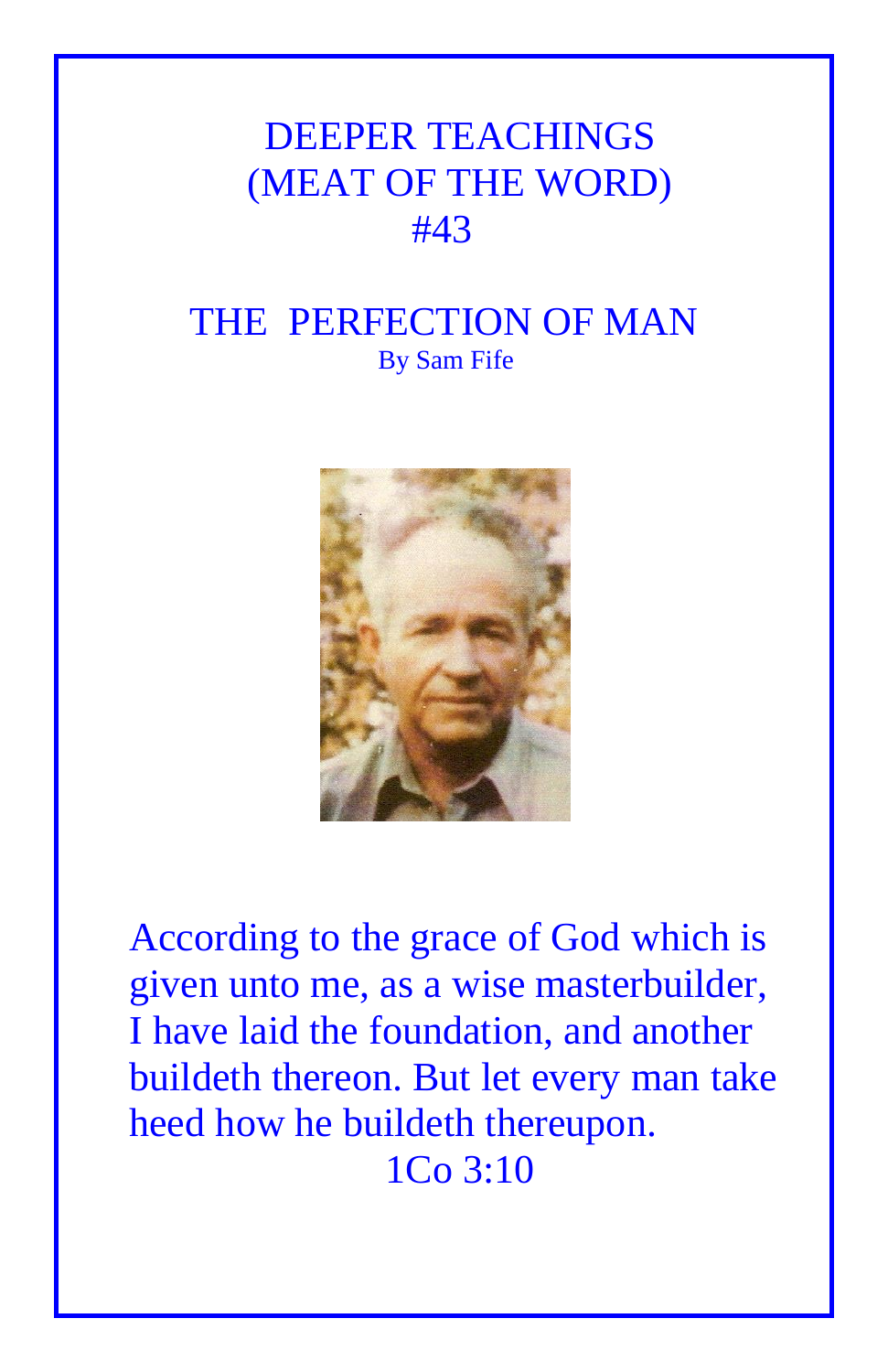#### THE PERFECTION OF MAN by Sam Fife

Let us go on to Perfection

Unto a Perfect Man

 This study begins in Hebrews 5:8. Jesus, speaking to the Hebrew Christians through the apostle Paul, said,

Verse 8 "Though he were a Son, yet learned he obedience by the things which he suffered; 9. And being made perfect, he become the author of eternal salvation unto all them that obey him; 10. Called of God an high priest after the order of Melchisedec. 11. Of whom we have many things to say, and hard to be uttered, seeing ye are dull of hearing. 12. For when for the time ye ought to be teachers, ye have need that one teach you again which be the first principles of the oracles of God; and are became such as have need of milk, and not of strong meat. 13. For every one that useth milk is unskillful in the word of righteousness: for he is a babe. 14. But strong meat belongeth to them that are of full age, even those who by reason of use have their senses exercised to discern both good and evil.

Heb. 6: 1. Therefore leaving the principles of the doctrine of Christ, let us go on unto perfection; not laying again the foundation of repentance from dead works, and of faith toward God, 2. Of the doctrine of baptisms, and of laying on of hands, and of resurrection of the dead, and of eternal judgment. 3. And this will we do, if God permit. 4. For it is impossible for those who were once enlightened, and have tasted of the heavenly gift, and were made partakers of the Holy Ghost, 5. And have tasted the good word of God, and the powers of the world to come, 6. If they shall fall away, to renew them again unto repentance; seeing they crucify to themselves the Son of God afresh, and put him to an open shame. 7. For the earth which drinketh in the rain that cometh oft upon it, and bringeth forth herbs meet for them by whom it is dressed, receiveth blessing from God: 8. But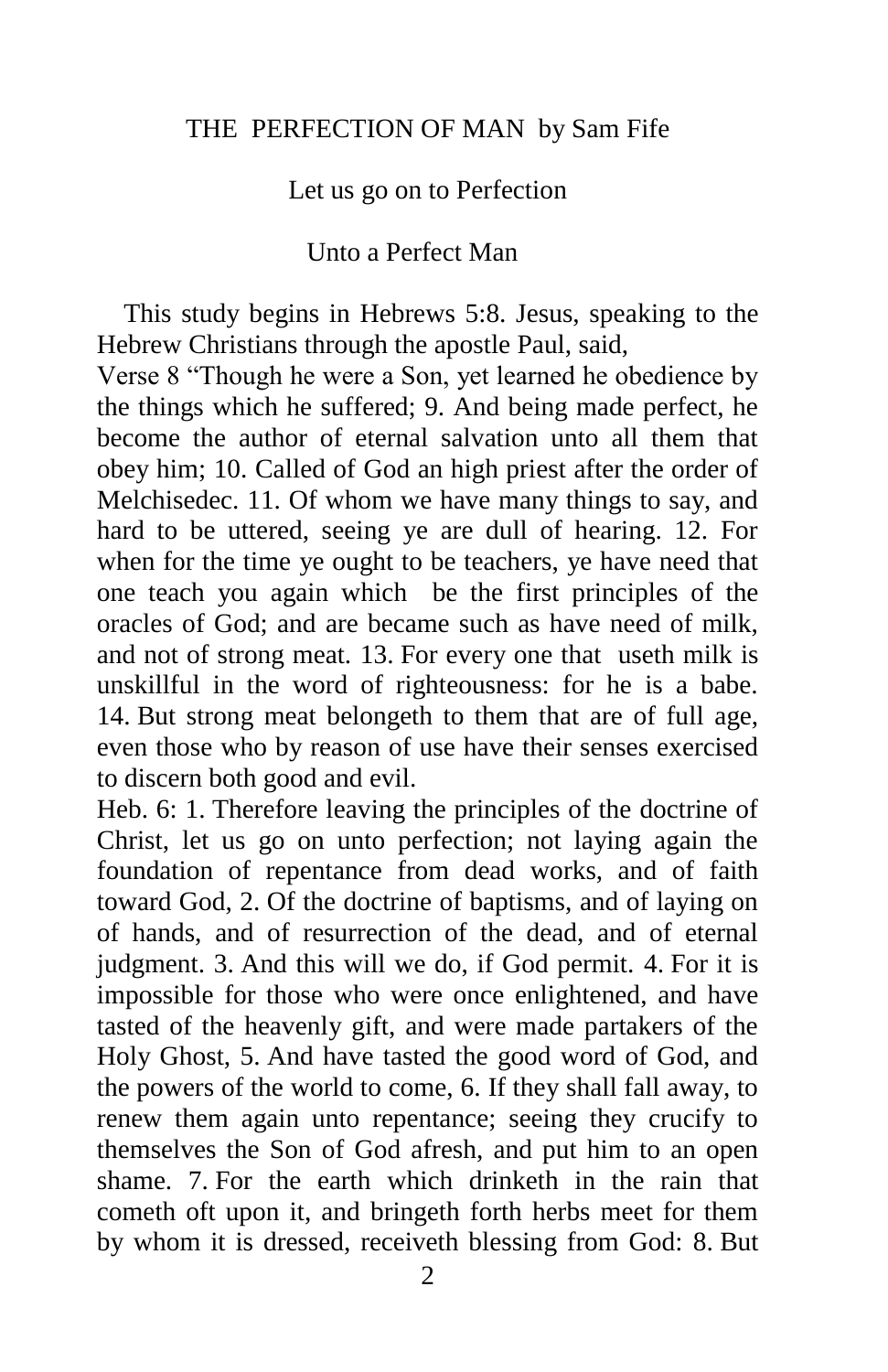that which beareth thorns and briers is rejected, and is nigh unto cursing; whose end is to be burned.

 In this scripture, Paul has one theme: leave behind the baby principles of Christ, leave behind the sound foundational truths, leave behind the milk of the word, leave behind the doctrines of salvation, of baptism in water, leave behind dwelling over and over again on the doctrine of the baptism of the Holy Spirit, leave behind the doctrine of the resurrection, of eternal judgment, and let us go on unto perfection.

 This may not be a message for some Christians today. There are some Christians who can't leave behind all these doctrines. That's why this isn't preached to them. But this is a message for us, Beloved, as it was to the Hebrew Christians. God has one purpose for us and God had many people for us to minister to out in the world.

## LET US GO ON TO PERFECTION!

 Paul was dealing with one of the greatest tragedies of the ages. He wrote this book to the Hebrew Christians to deal with the tragedy. What had happened to them? These are the Christians you read about in the first 5 chapters of the book of Acts. The Hebrew Christians of Paul's day were the Christians that were saved there in Jerusalem on the day of Pentecost; the Christians who had the fire of God so burning in them that they were selling all of their land and putting their money in the work of God. But this was some 30 years after these people had this fire in their hearts; and, as always happens, the devil had gotten in. He put his organizationism in and he and his demoniac kingdom began to press in and to try to put a stop to the whole thing. The way had become hard, the years long, and it was easier to settle down a little than to continually press in to the battle. Instead of crying out to God that the living fire would burn in their hearts continually, some of them would rather say, "Well let's calm down some." It was so much easier to relax a little, to give in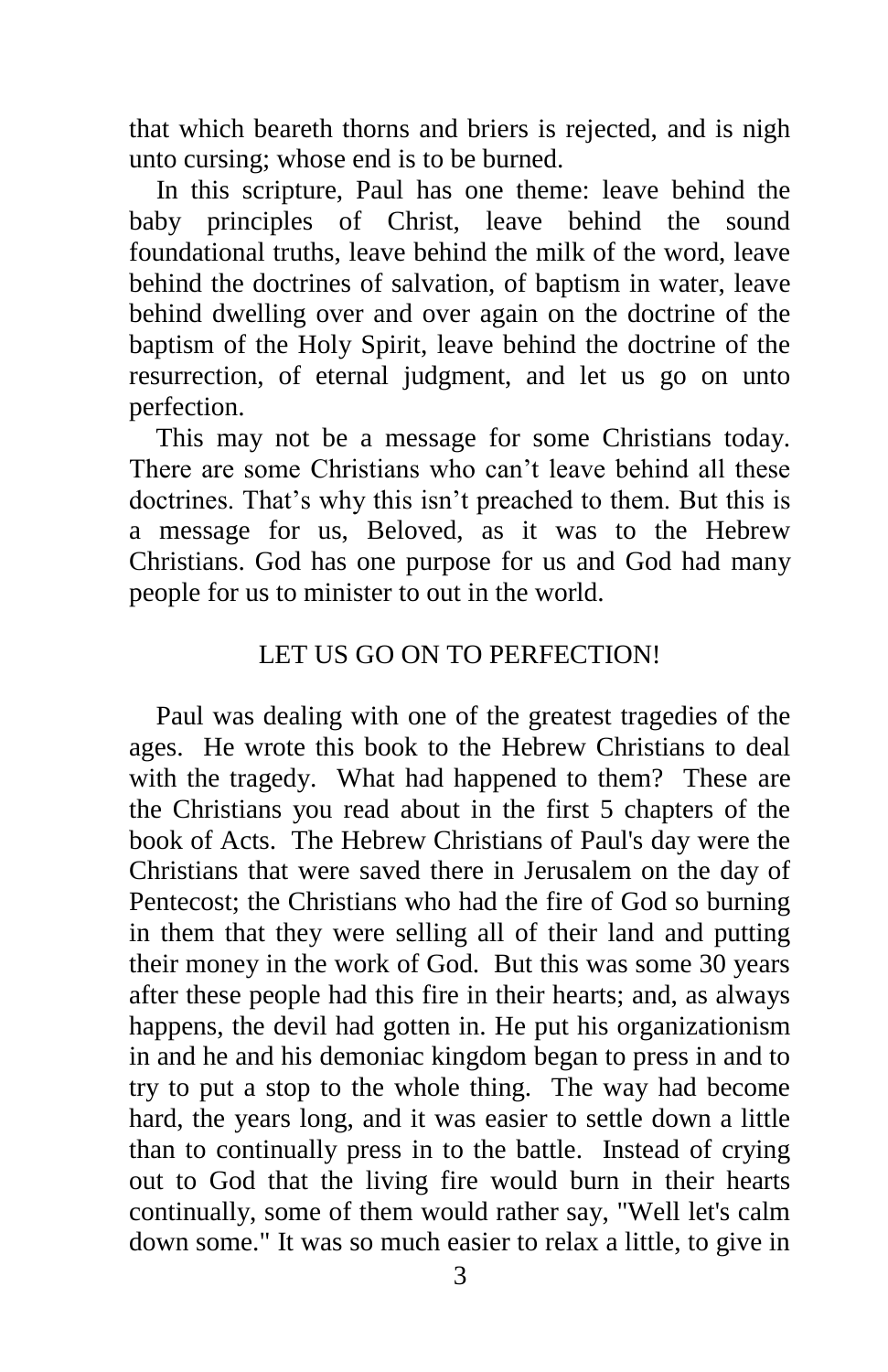a little bit here and there. So, slyly and insidiously, little by little, the devil had taken the people who were once filled with the fire of God. The devil had brought them down to the point where they were described as people who, instead of teaching others, had need themselves of the very basic Word. Oh, Beloved, do you see this tragedy? God wants us to see it as a warning because once again the Word of God is coming forth in all of its glory. Once again God has lifted the veil of darkness that has shadowed that glorious land of what God has set before us, and He has given us a vision of this thing. He is speaking once again from heaven through His prophets, supernaturally, right out of the spiritual realm and saying, "My children, rise up and march into the land with me." Here was a message in tongues: "Hold not back my children. Hold not back. Press ye in: press ye in, for I am with thee, saith the Lord, and I will take ye into the land; yea, even the glorious land, saith the Lord thy God. And thou shalt dwell every man in peace under his vine and under his fig tree, saith the Lord thy God. And thou shalt breathe of the land that floweth with milk and honey, saith the Lord."

 Once again the glory of God is poured out. I saw a young girl who came into our assembly a couple of months ago, confused, discouraged, in all sorts of problems and trials, and I saw her stand here a few moments ago, and I saw the hand of the Lord upon her in glory that few people are seeing in this world today, and my soul marveled before the Lord. Suddenly I gained a consciousness of the fact that God has once again poured out His Spirit upon all flesh. He doesn't need a great big preacher or anyone who has attained to a high and spiritual position, but God is doing this thing. He is stretching forth His hand pouring out His Spirit upon His children, and it is God that is doing it! If He picks these children up and is using them, we had better recognize Him!

 Once again it is time to move into the land, but once again Hell is winding up its wheels of organization and preparing to stop you. I don't say preparing to stop this church or this Revival Center, or this move of God, because he is not going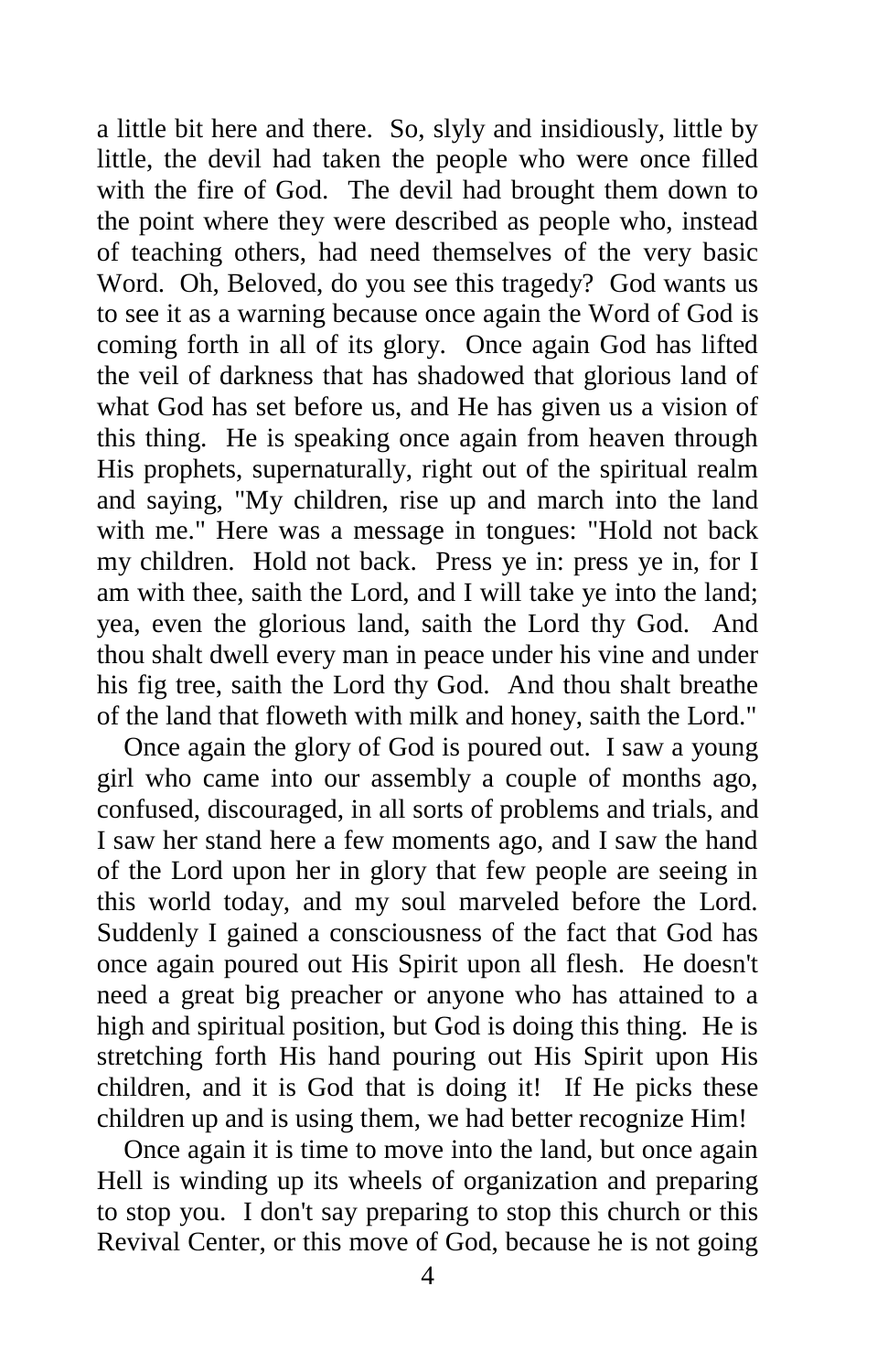to stop this move of God. But, brother, we had better put it down on this level: he is getting prepared to stop you! He is getting prepared to do the same thing to you that he did to those Hebrew Christians back there. He is preparing to press against you until you back up a little bit, and a little bit more until finally your soul and your spirit have not the courage to go on, and you wind up for the rest of your life rolling around in the few truths that God is bringing forth right now, instead of going on into all the glory. I've seen Hebrew Christians become a cold, dead thing. You can become as cold and dead as the first century Christians became. As Pentecost brought forth 60 years ago became a cold dead thing, you will become a cold, dead thing. Do you know the only thing that will save us? If we keep pressing in. No wonder the Word of the Lord keeps coming forth saying, "Press in, my children, press in!" You know what happened to those Hebrew Christians? They didn't press against Satan and as a result of it, Satan pressed against them. Instead of them driving him back, he drove them back. And that is the way it's going to be, if you don't drive him back, he is going to drive you back. If you don't press in against him, he is going to press in against you. There is no such thing, there is no such thing, as a standing still. There is no such thing as taking any part of this lightly. There is no such thing as hesitating here and there. It is either going to be that we will press in against him and his kingdom and drive him all the wav back to the borders of the land, and drive them out of the land in our individual lives and in the move of God as a whole; or else the devil will press in against us and we will wind up lapping up the milk of the Word again. So the Word of God to us, Beloved, let us go on to perfection. Let it ring out in your soul. Let it ring out from your heart. Wherever you are, move in against the forces which are seeking to move in against you. With the anointing and the power of the Spirit of God and the Word of God, turn him back in the name of Jesus because the word is:

LET US GO ON TO PERFECTION.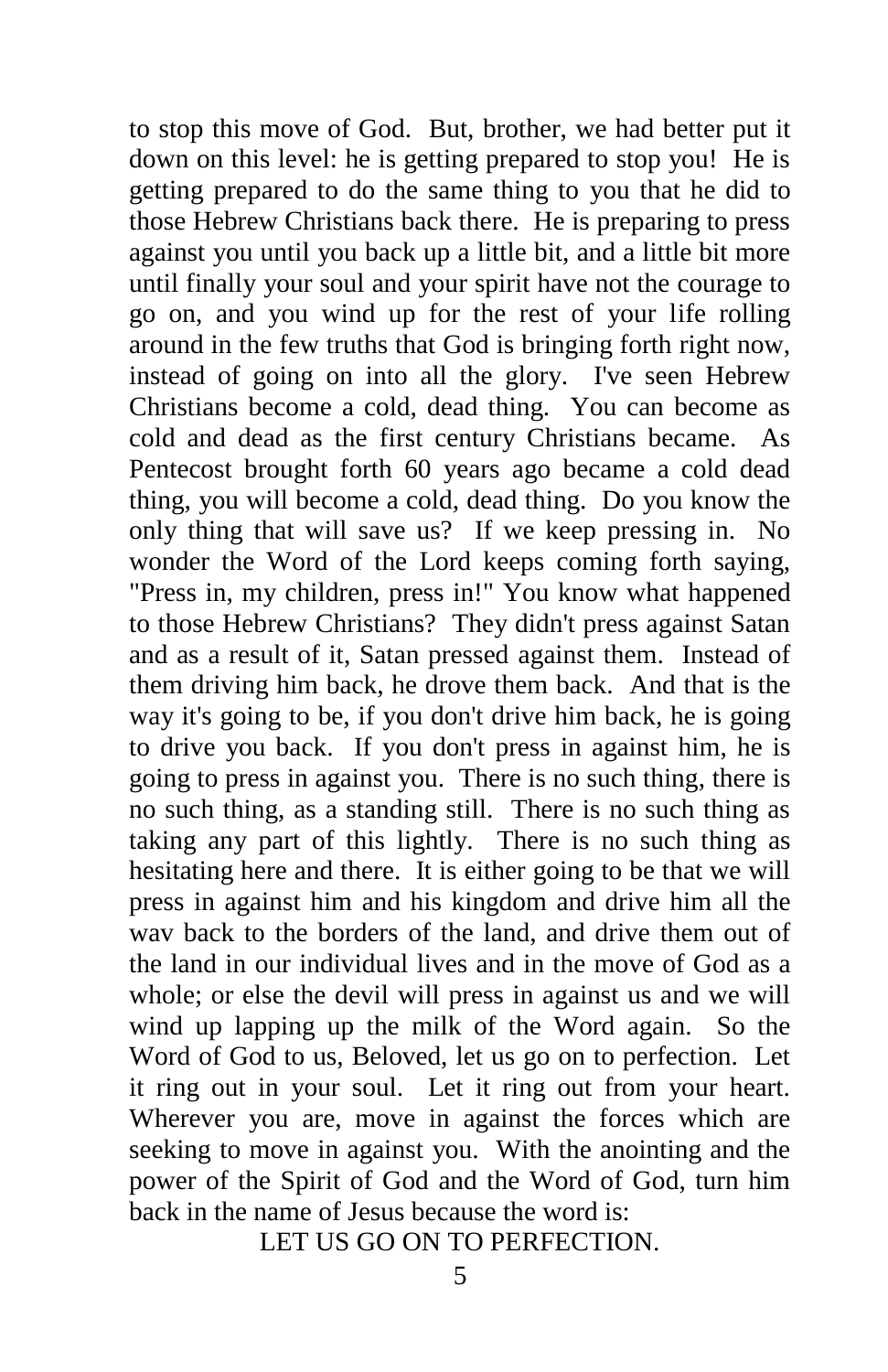Remember when Jesus walked into the synagogue on the Sabbath day and there healed a man? He looked at the Pharisees and he said "is it lawful to heal on the sabbath days?" And the Bible says, "No man durst answer." No man had the courage nor the knowledge. They were so bound by rule and doctrine and religion that no man could stand up and publicly proclaim that God was more interested in meeting human need than in having a religious organization and a bunch of religious rules. Those are just stepping stones. God's sole and primary purpose is to meet human need. God's purpose is to defeat sickness, to defeat sorrow, suffering, pain. His purpose is to defeat death. In these last days, the time has come when God is looking for a people to break free of the bondage of religious rules, to move on to the glorious victory of defeating death. God is looking for some Sons of God who will stand on their own two feet, stick out their chests, bare their wings in Christ and proclaim, "I am not going to die. I don't have to accept sickness, pain, suffering, or sorrow. I don't have to accept death." God is looking for a people who will rise up and say, "In Christ we are more than conquerors over all these things." This thing of being ruled over by death has ruled the human race for 6000 years. No one has dared, in the past raise up and say to the world, "I don't have to die." But God's finally found some Sons who are going to do it. They are going to think you are crazy and you are going to feel the pressure. But if you are called of God into this last day move and if you have the courage to go on, the Spirit of God is going to tear at your heart until you set this thing visible before the world with your testimony. You can do away with this lie with which Satan has bound humanity for centuries -- this lie that one has to die. I am only one and you are only one, but God is going to give us others to stand with us. God is looking and that's what it's going take - Sons who have the courage to rise up and proclaim to their brethren, "We don't have to let this thing rule over us." In Christ we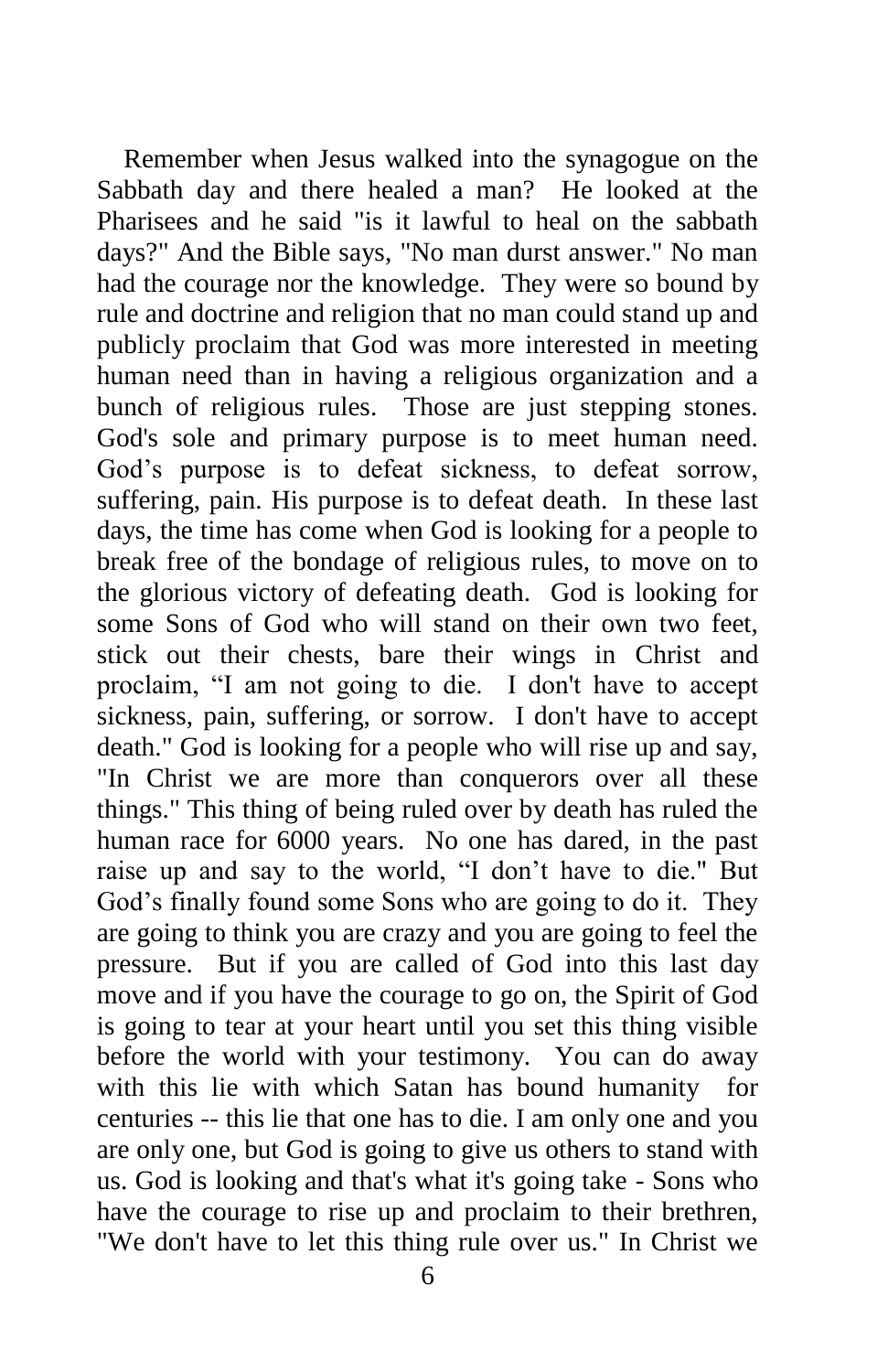can break through. We can break through to that immortality and take authority over death itself. We can fulfill those words in the Word of God, "Then shall be brought to pass the saying that is written, "Death is swallowed up in victory. O death, where is thy sting? O grave, where is thy victory?" For this corruptible shall put on incorruption, and this mortal shall have put on immortality. Oh death shall have its sting pulled and the grave its victory taken away from it. Let us go on to perfection.

 The Word of God says, "This will we do if God permits." What does Paul mean? He went on to say, "for it is impossible." Notice this line-up. It is impossible for those who have tasted the good Word of God, the powers of the world to come. You know what he is talking about. He is talking about Hebrew Christians who have had the baptism of the Holy Spirit, who had seen the healing power, had tasted of the good Word of God, had seen the supernatural miracles, tasted of the powers of the world to come, and were made partakers of the Holy Ghost and were enlightened and had tasted of the heavenly gift – If they shall fall away to renew them again unto repentance. Paul was dealing with many people whose hearts had become so hard and had sunk into such depths of spiritual hardness, that after they had tasted of all of God's good things, it was impossible to warm their hearts again. It was impossible to restore that first fire. He is not dealing with lost salvation here in any way whatsoever. He didn't say, "Let's get saved again and this will we do if God permit." He said, "Let's go on to perfection and this will we do if God permit" Now, Beloved, we have tasted of the heavenly gift, we have been enlightened, we are tasting of the powers of the world to come. I stand in God's pulpit and warn each one of us today. If we linger, if we fool around, yea, if we do not press in toward the enemy, the enemy will press in toward you, and he will push you back. You can reach a point where your Spirit becomes so deadened and your heart becomes so cold and these good things that you are tasting that once thrilled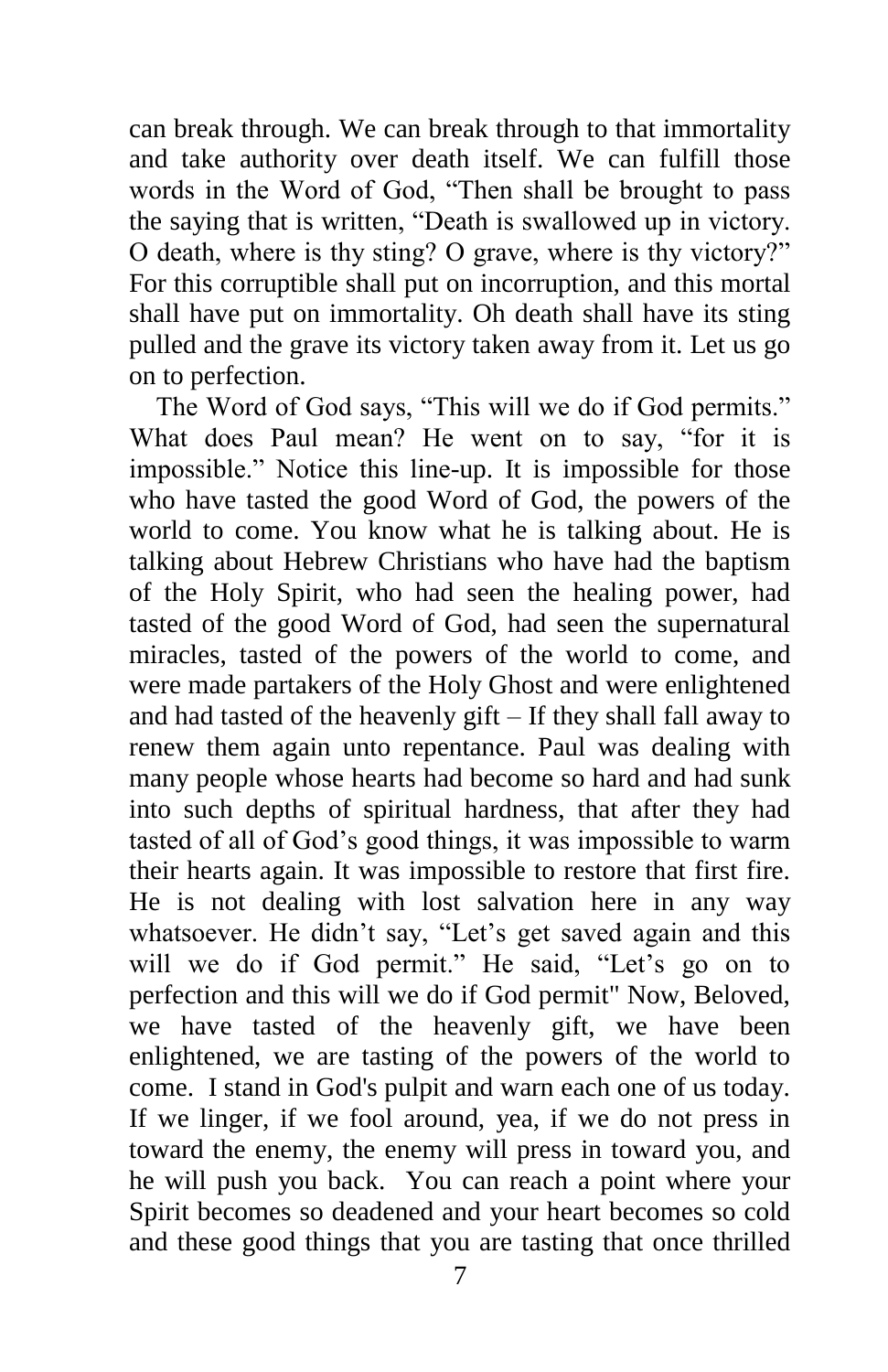your soul so tremendously, will become commonplace to you. it will then be impossible for God to restore you and take you on to perfection except that this fire of judgment come upon you . . .You will go through, only, so as by fire. God spoke it to someone, "I've anointed your lips for prophecy, where is the prophecy? I've called you to build up my people, where is the word coming forth?" Don't neglect those things which God seeks to bring forth in you. We must go on to perfection. There is no slowing down. There is no stopping place until we reach that point. One of the most awful pictures that is presented to the eye of human history is the picture of the children of Israel as they came out of Egypt. I want you to see the beginning of their journey, and I want you to see the end of their journey. They came out of Egypt. They were filled with the good things of God. They had gold and silver in their hands, rings on their fingers, because God had poured out His blessing upon them so much that even the Egyptians gave them favor. That Red Sea rolled out before them with mighty miraculous power and they went through on dry land. They saw their enemies crushed by the mighty hand of their God; they grabbed their timbrels and began to dance and they said, "The glory of God of Israel is upon us, let us go on to victory. But as we follow them on their journey, we find they were tested. Brother, that's what we are going to get as soon as we come out - the testing. As the testing comes against them we find them slowing down and slowing down and losing their joy and pretty soon you find them becoming murmurers. They slow down more and more. Then we see them at the end of their journey there at the border of the land, a group of sniveling, unbelieving, murmuring, crying cowards who said, "We cannot go on; let us go back!" That is what is going to happen to whoever stumbles in the way, whoever neglects to press on. God has brought us out with silver and gold, the mighty redemptive works of Christ and the supernatural power of the living God. He has brought us out with great riches. Now we go through the field of testing.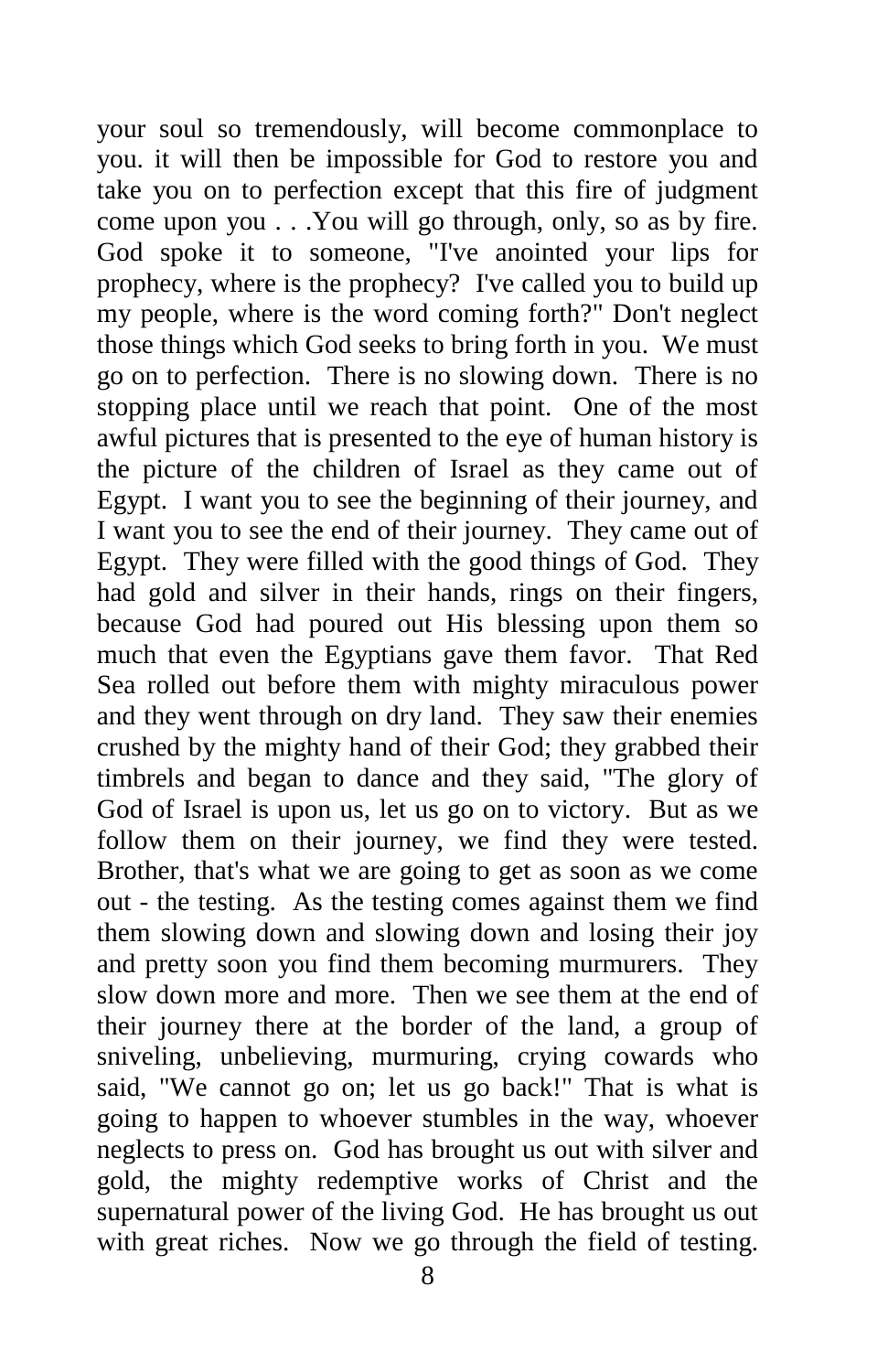Each one of us has our choice set before us. From here on out you can be an ordinary citizen, you can educate your children, you can build yourself a home, you can buy yourself an automobile, and you can die. If that is what you want you can have that choice. You can be a fine church member, you can join the church, you can become a Sunday school teacher, you can get involved in all the fleshy, foolishness that is going on in the church system in our world around us today; and you can die a fine respected member of the church and citizen of the world. Or you can find yourself a Pentecostal church where they have the baptism of the Holy Spirit and speak in tongues, where someone gets healed once in awhile, where you can praise God and shout Hallelujah. You can run from revival to revival, always seeking a thrill in God, and you can die that way if you so choose. Or you can set your eyes on that heavenly pillar of fire and pillar of cloud that is leading us. You can walk through the wilderness of testing and come to the border of the land. We can stand beside old Joshua and Caleb and say, "If our God be with us we are well able to go up and possess the land." You can march in against the giants and with the mighty hand of God upon you, and with David's sling in our hands, can sweep them to the right and to the left. We can go on to perfection. It is our choice.

 When Jesus was preaching to a group of people in the world of His day, one said to Him, "Oh, blessed is he who shall eat bread in the kingdom of God." This man was so carnal, so fleshy and materialistic. He was looking for a visible kingdom to suddenly come floating down upon him. He didn't know that the kingdom of God was all around him right then. He was talking about a great feast that was supposed to be out in the future and Jesus gave him a parable that let him know that the feast was already before him. He said a certain man made a great supper and sent his servants to say to his people, "Come, for all things are now ready." He said they all began to make excuses. One said, "I bought some land and I have to go take care of it." One said, "I have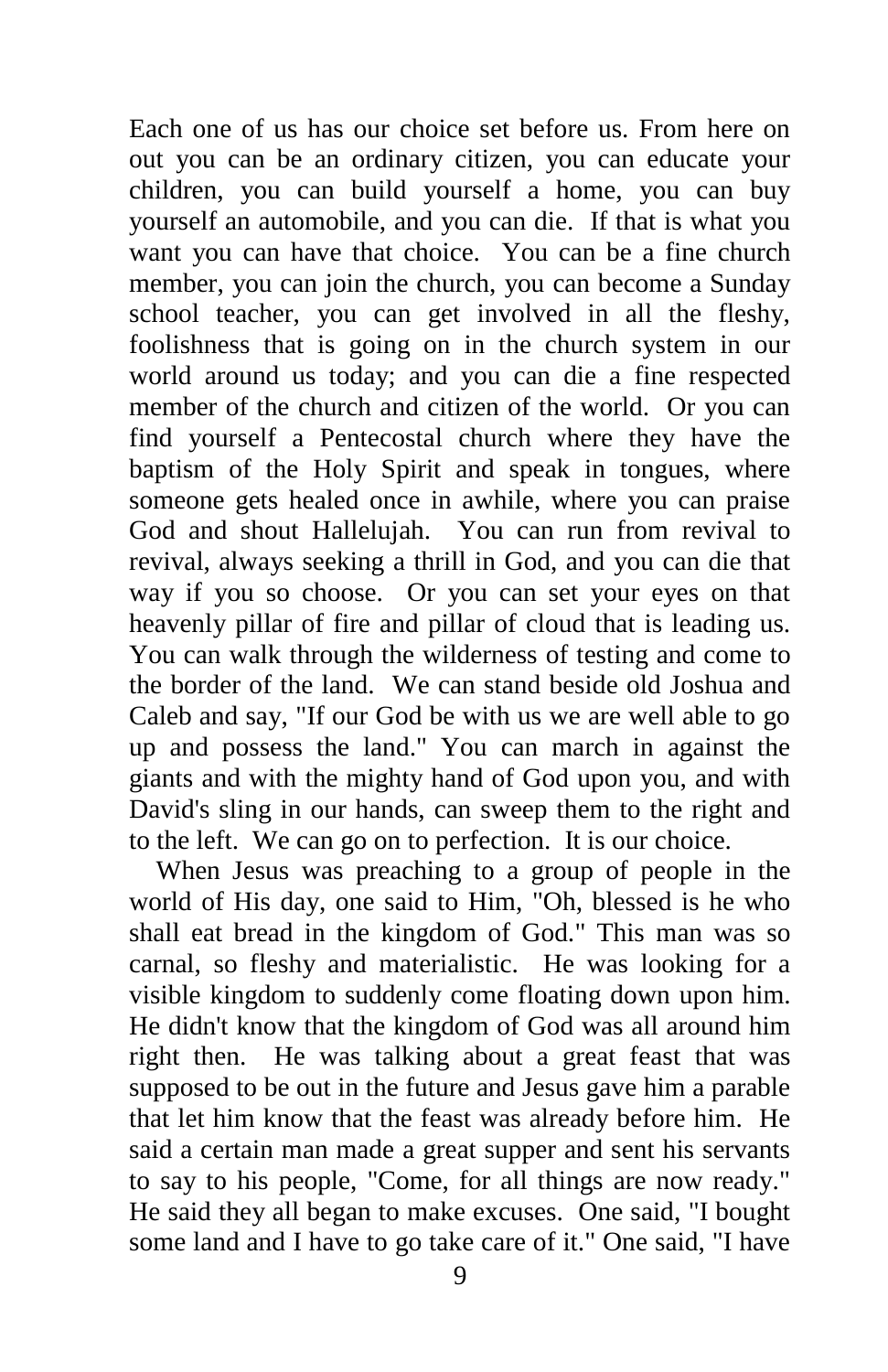some oxen and I have to watch over them." And one said, "Well, I have to consider my wife, I can't, come. Pray, have me excused." Beloved, it is supper time: the feast is now ready. We don't have to wait for the kingdom to come in. The kingdom is here. We don't have to wait for the future to conquer sickness. We can conquer sickness now. We don't have to wait for the future to conquer pain. We can conquer pain now. We don't have to wait for the future to conquer death. We can conquer death now. All things are now ready. That's the attitude God wants us to have. Do you know why the church isn't experiencing these things? For the same reason they didn't in Jesus' day. They're too busy with houses and land, with automobiles, with wives or husbands or sweethearts. There are many excuses, "I've got to do this or that," or "I can't come because of this person or that one." The Spirit of God says in God's eyes they are not reasons, they are excuses. It is time to put them in the place where they belong and come to the feast.

 Then Jesus said in the parable, "The Lord would say go out and get the lame and the blind. Go out in the highways and hedges and compel the people to come in." But he said those who are bidden to my feast shall be rejected. The Word of the Lord is going forth again today. The move of the Spirit of God is in the earth. God is speaking not just from the earth, but from heaven. He is saying all things are now ready. Those who make excuses will be just as surely be set aside as those Jews were set aside. When Jesus said, "Those that were bidden will be rejected," he was prophesying that the Jews would be set aside and that judgment would come upon them, as it did in 70 A.D. Those who will make excuses today, who will be too busy doing other things, will let it pass by them. They were bidden but they made excuses and they will be set aside and judgment will come upon them, because they knew not the hour of their visitation. I think I hear it ringing in my soul, Let Us Go On To Perfection. That is the message for today. That is God's message that we have to live by, and that is the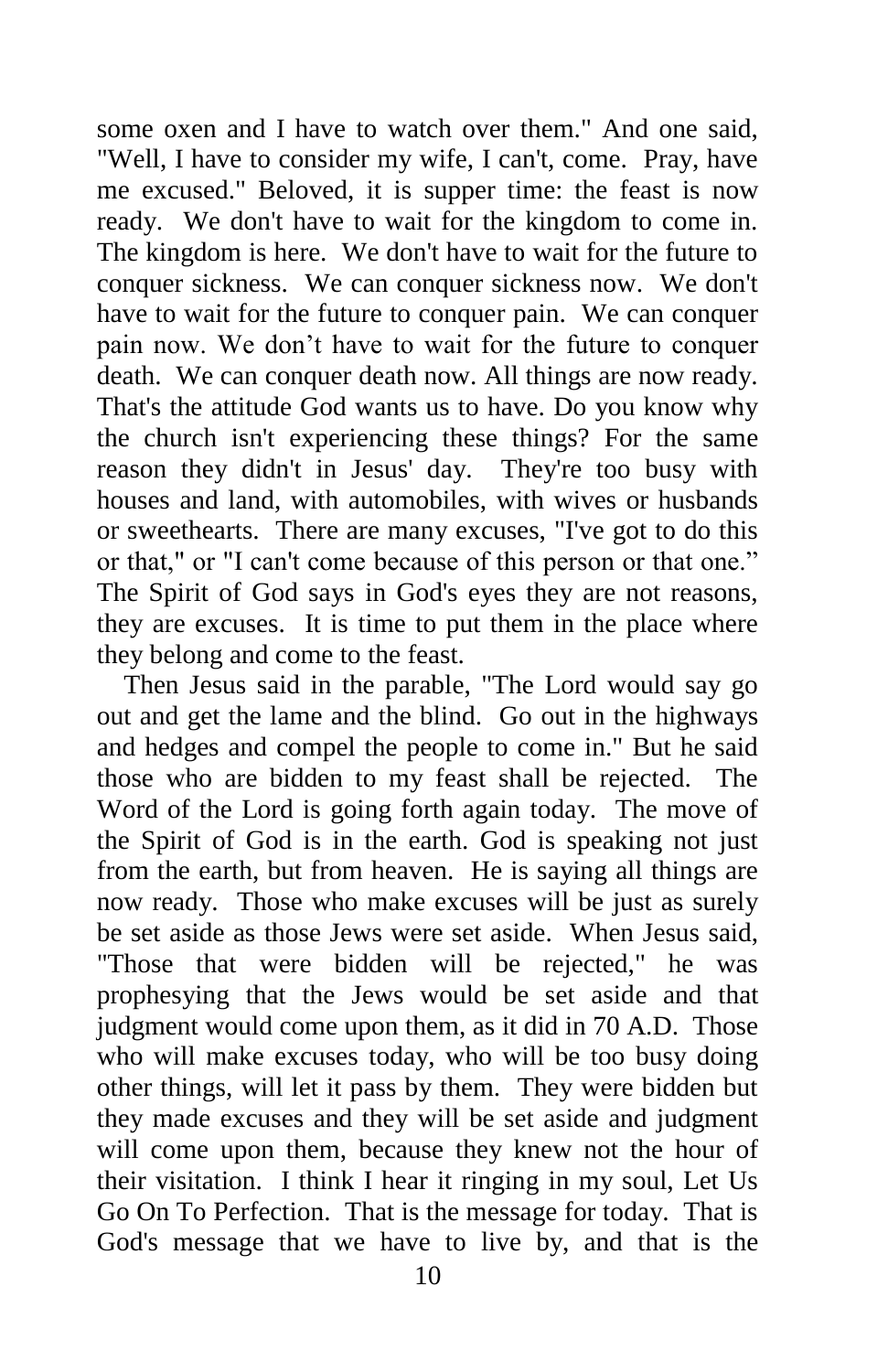message that we have to preach. Let us go on to perfection, forgetting those things which are behind, pressing on toward the mark of the high calling in Christ Jesus. Let us go on to perfection.

### UNTO A PERFECT MAN

 This is a study of God's purpose for His church in the last days. As it's revealed in the book of Ephesians, the 4th chapter, beginning with the 8th verse and reading through the 15th verse.

 8.Wherefore he saith, When he ascended up on high, he led captivity captive, and gave gifts unto men. 9. (Now that he ascended, what is it but that he also descended first into the lower parts of the earth? 10. He that descended is the same also that ascended up far above all heavens, that he might fill all things.) 11. And he gave some, apostles; and some, prophets; and some, evangelists; and some, pastors and teachers; 12. For the perfecting of the saints, for the work of the ministry, for the edifying of the body of Christ: 13. Till we all come in the unity of the faith, and of the knowledge of the Son of God, unto a perfect man, unto the measure of the stature of the fullness of Christ: 14. That we henceforth be no more children, tossed to and fro, and carried about with every wind of doctrine, by the sleight of men, and cunning craftiness, whereby they lie in wait to deceive: 15. But, speaking the truth in love, may grow up into him in all things, which is the head, even Christ:

 Here we have revealed for us God's purpose for His last day church; God's purpose for His last day saints. In verse 8 we read that when Jesus ascended up on high he gave gifts unto men. He distributed ministry gifts in His church. Now in verse 11 we're told "and he gave some, apostles; some, prophets; some pastors; some, evangelists; and some, teachers." These are the scriptural church ministries which Jesus instituted in His church at His ascension. Apostles, prophets, evangelists, pastors, and teachers. Then, in verse 12, we are told the purpose for which Jesus implanted these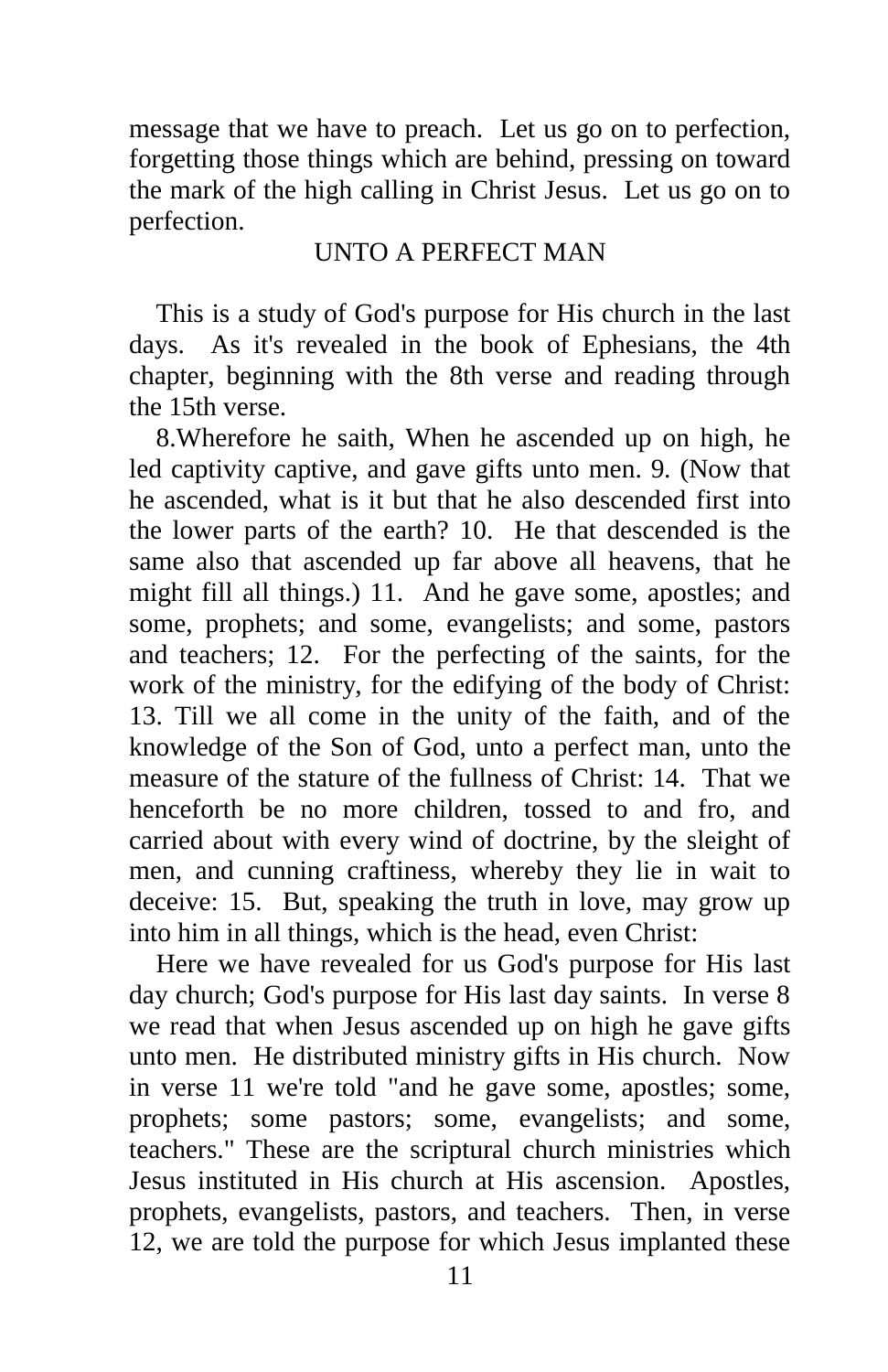ministries in His church: For the perfecting of the saints. Notice the Bible says, "these ministries were given for the perfecting of saints." Not just the evangelizing of the saints, but for the perfecting of the saints, for the work of the ministry, for the edifying of the body of Christ; "til we all come in the unity of the faith." That is, all believing the same truth, no more division, no more schism, all believing the same truth; "and the knowledge of the Son of God." That is, until we come to the same knowledge that Jesus Christ had of God: Unto a perfect man, unto the measure of the stature of the fullness of Christ. That is to become exactly like Jesus. So we're told that these ministries (apostles, prophets, evangelists, etc.) were placed in His church by Jesus, to bring the saints to perfection - to edify them or to build them up (that is what the word means in the Greek) until they all become exactly like Jesus. Now, there are many in the church today, who try to bring this word perfecting down and make it mean something less than becoming exactly like Jesus. They will tell you that it simply means to be mature. Well, that's true - it does mean to be fully matured. But, according to the word of God, for the Christian to be fully matured is to be exactly like Jesus. They will say that it doesn't mean to be absolutely perfect. But, dear friends, that's just what it does mean. If you want to see just what the word perfecting means here, you only have to compare it with the Greek word that's used by Jesus, in Matthew 5:48, where He said, "Be ye therefore perfect, even as your Father which is in heaven is perfect." Here obviously, the word "perfect" means perfect; because Jesus said even like your heavenly Father is perfect. And the same Greek word is used in Ephesians 4 where we're told that the ministries were planted in the church for the perfecting of the saints, as is used in Matthew 5:48 where Jesus said, "Be ye perfect, even as your heavenly Father is perfect."

 Then, if you want to compare again, you can compare the Greek word used in Ephesians 4 with the Greek word used in Luke 6:40, where Jesus said, "The servant is not above his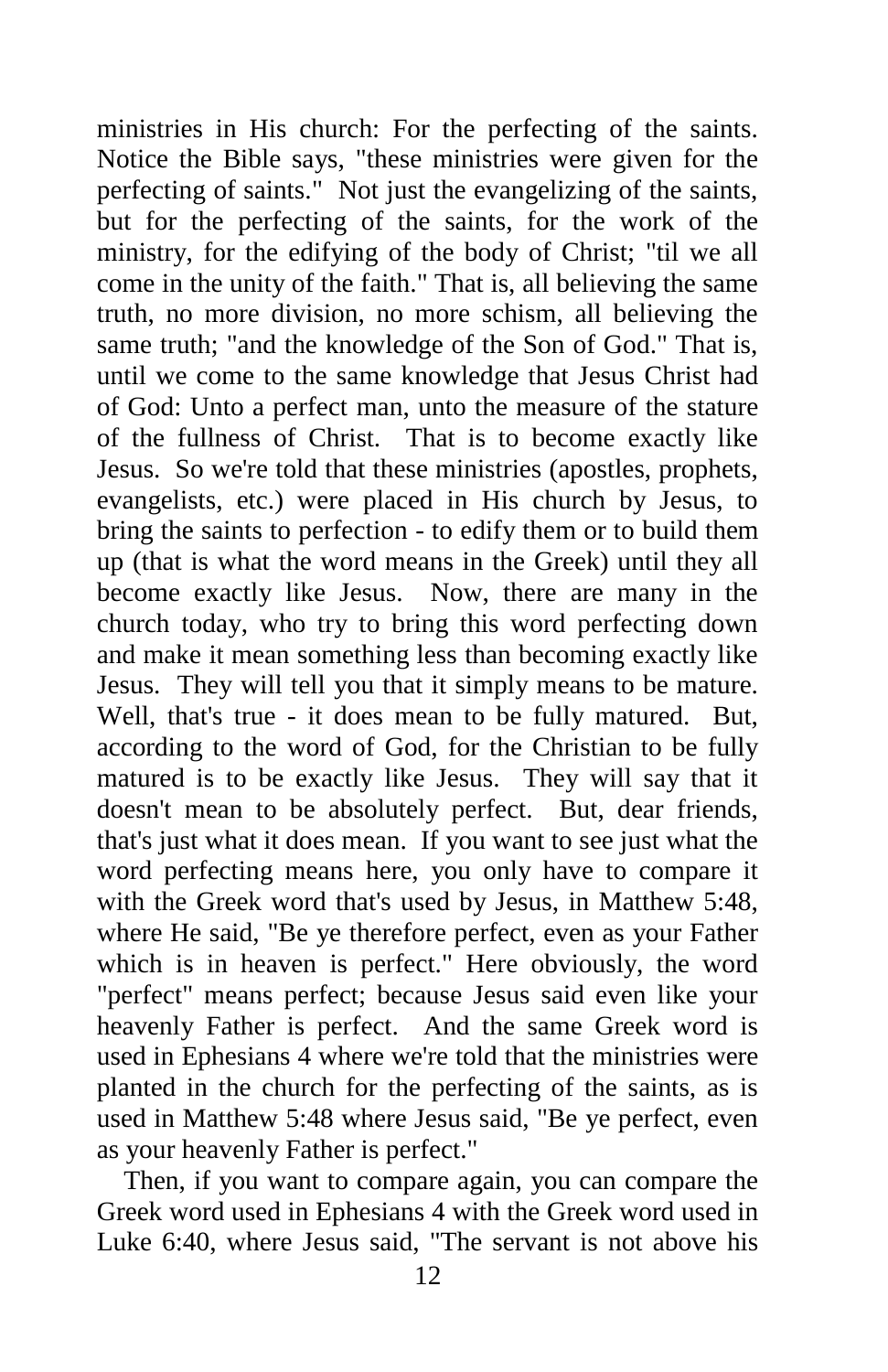lord or master, but he that is perfect shall be as his master." So that's exactly what the word perfecting means here, to come to perfection, Then if there's any doubt in your mind still, you only need to follow the context to see that perfecting of the saints here means just that; for it goes on to say for "the building up of the body of Christ until we all come to a perfect man; to the measure of the stature of the fulness of Christ." If those words don't mean becoming exactly like Jesus then I don't understand the English language,

 Now, notice that the scripture says that these five-fold ministries were planted in the church for the perfecting of the saints, not just the winning of people to Christ; this is only the first step in God's plan. (Evangelizing people, winning them to Christ, calling them out of the world so that they can then go on to be built up or edified until they come up to a perfect man to the measure of the stature of the fullness of Christ). Since, for the last 1900 years, the Spirit has been calling out of the world a people for God's name, the salvation message has been preached. What a tragedy it is that men have fallen so short of seeing God's full purpose. Probably 90% of the church today thinks that God's only Purpose is to evangelize the world, that the salvation message is the only message that God is concerned about. Beloved, this is far from the truth, it is only one step in God's plan. The first step, true, but only the first! Men have to be evangelized, they have to be won to Christ, they have to be called out of the world: only that they might become a part of the body of Christ and then through the five-fold ministry be edified and built up and come to their perfection.

 You will notice that these ministries which are given for the perfecting of the saints, are earthly ministries, not heavenly ministries. There is not going to be any need for apostles and evangelists, for pastors, prophets, or teachers in heaven. These are not millennial ministries (during the 1000-year reign of perfect peace). There is going to be no need for apostles, prophets, etc. These ministries are earthly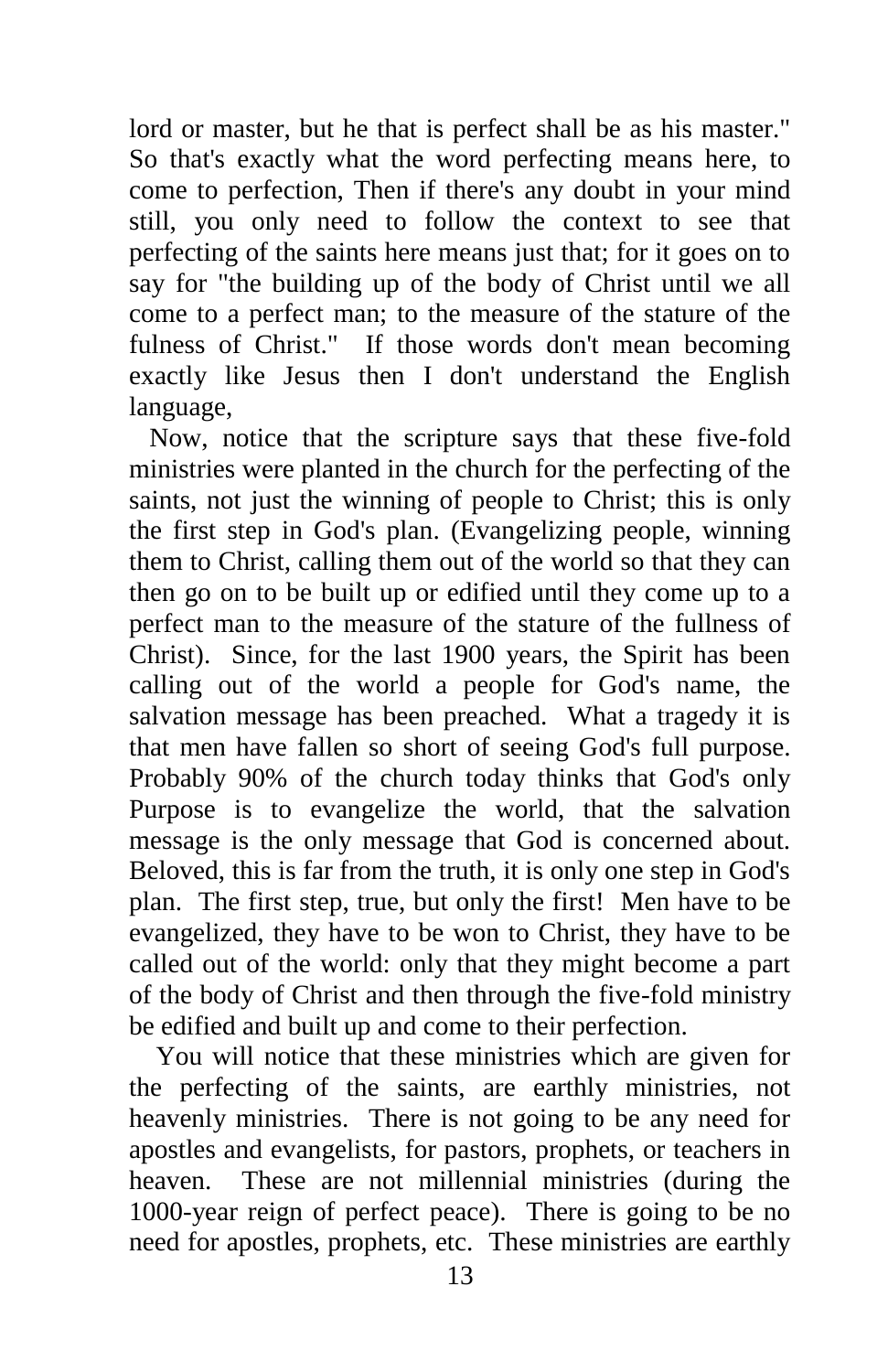ministries, given to operate right here and right now. Therefore, since these ministries, which are given to perfect the saints, are earthly ministries; it is clear that God intended for the saints to come to perfection right here upon the earth.

 In past times, most Christians have known that some day we would be like Jesus, but they have assumed that after Jesus returned He was going to perform an instantaneous miracle on thousands upon thousands of unconcerned, lackadaisical Christians, still with all their petty weaknesses and lack of growth, and suddenly and instantaneously transform them into His likeness. They have assumed that that was the means by which we were going to become like Jesus. This is far from the truth. For Ephesians 4:13 says we are to come to a perfect man, to the measure of the stature of the fullness of Christ. Ephesians 4:15 says that this coming into His likeness is not to be an instantaneous miracle performed on us by Jesus after His return, but a matter of growth. For Ephesians 4:15 says, "Speaking the truth in love we are to grow up into him in all things, which is the head, even Christ." We are to grow up into Christ and His likeness in holiness, we are to grow up into Him in revelation, we are to grow up into Him in knowledge, in faith, and in power. Our becoming like Him is to be a matter of growth.

 In 1 John 3:2 it says, "When he shall appear we shall be like him." It does not say we shall be made like him after he appears. Our becoming like him is to be a matter of growth as through the ministries that Jesus has implanted in his church, the work of the ministry is carried on and the building up of the body of Christ is accomplished until we all come in the unity of the faith, in the knowledge of the Son of God, unto a perfect man unto the measure of the stature of the fullness of Christ. This is why God is pouring out His spirit across the earth in every denominational church, welding them together in one great big bond of love. He is fulfilling His plan. He is bringing us into the unity of the faith - those who are truly yielding to the moving of the Spirit of God. This is a unity not brought about by an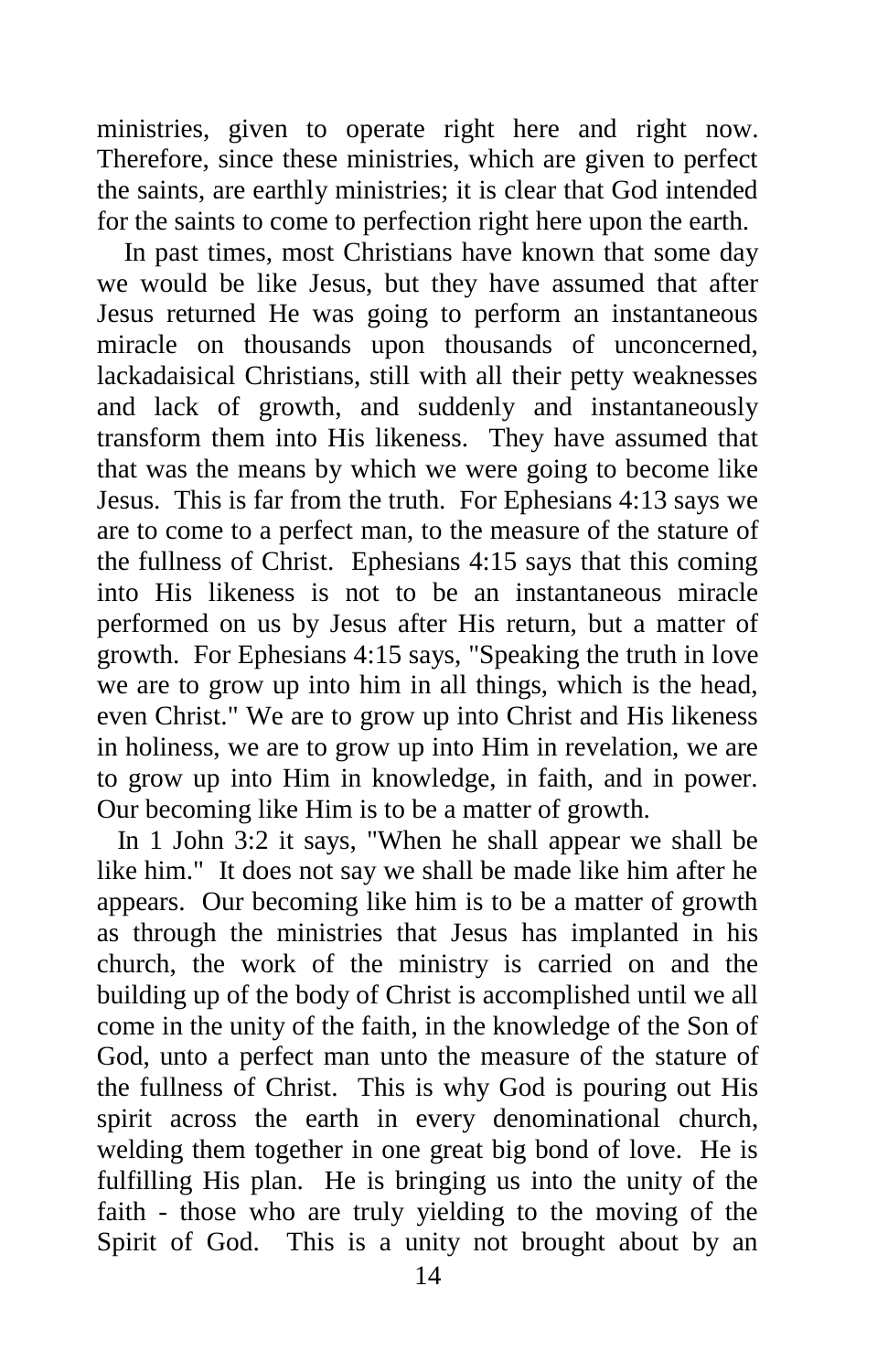Ecumenical Council. It's not a fleshly merging together of church organizations but is a unity brought about by the Spirit of God in the hearts of each individual Christian as they are baptized in the Holy Spirit and brought together in union with the Spirit of God and with one another.

 As He continues to pour out His Spirit, He is going to fulfill the prophecy of the Old Testament, "And the knowledge of the Lord shall cover the earth as the waters cover the sea." He is going to bring us unto the knowledge of the Son of God. The same knowledge of God and His plans and His power and His purposes that Jesus had. Through these means we are going to grow up into Him who is the Head in all things. We are going to come to the measure of the fullness of the stature of Christ. Our growing up into Him in all things is going to culminate and climax in our transforming ourselves into our glorified spiritual bodies, in the eye-twinkling change that Paul speaks of. But the Bible makes it very clear that the last-day saints are not going to see death. Paul says, "We shall not all sleep, but we shall all be changed," for at the last trump, in an instant, in the twinkling of an eye, the last-day saints shall be transformed into their glorified spiritual body as the culmination and climax to our having grown up into Him in all things. This change will come, not by some instantaneous miracle, but by the power of the spirit of God that worketh in us. In Romans 8:11 the scripture says, "But if the Spirit of him that raised up Jesus from the dead dwell in you, He that raised up Christ from the dead shall also quicken your mortal bodies by His Spirit that dwelleth in you." This word "quicken" here carries the connotation of changing our mortal bodies into immortal bodies and the Bible says it is going to be done by His Spirit that dwells in us - not by Jesus performing an instantaneous miracle on us. It is this growth into His likeness, as God pours out His Spirit in these last days, that will culminate in our being transformed into our glorified spiritual bodies. The power of this Spirit that worketh in us will enable us to speak the word of faith ourselves that will cause us to rise up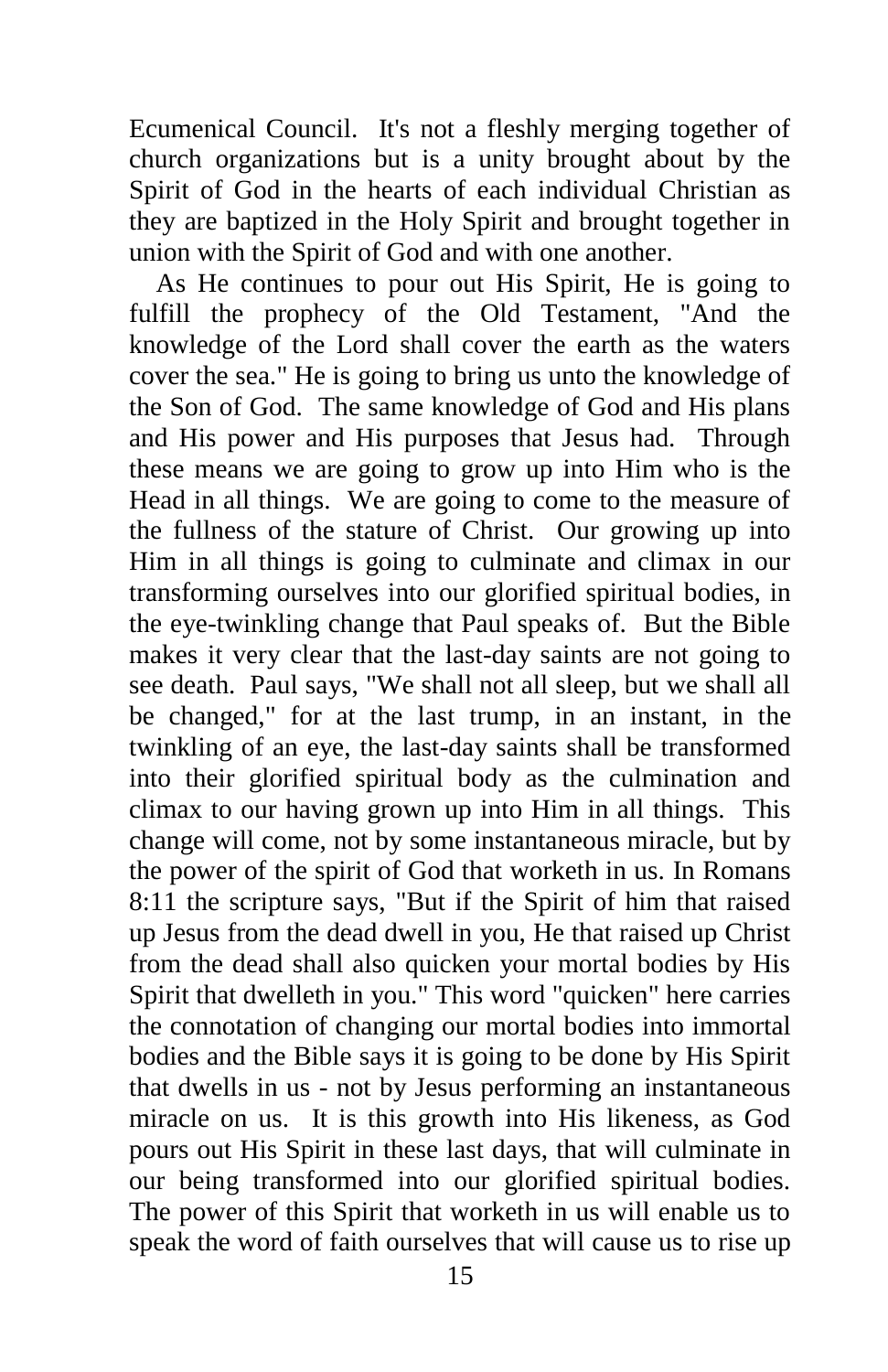to meet Jesus in the air. But this, of course, is the process by which only those who are yielding to the move of the Spirit of God today shall come into the measure of the stature of the fullness of Christ (unto His likeness).

 One might well ask about the other group, Christians who have been converted and have been sitting in the church for years and have not grown at all. And what about those who are sitting in the church now and are not seeking to grow in spirit? What about those who are rejecting the move of God? How about those who are fighting against the move or denying the great move by which the Spirit is being poured out on every denomination. Thousands of laymen and ministers are receiving the baptism of the Holy Spirit and moving on- with the Spirit of God. What about those who are not only rejecting it, but are fighting against it? How shall they be like Jesus when He shall appear? For the Bible does say we shall all be like him when he shall appear. That is, all who are truly born again, all the body of Christ. But, we know that there are many born-again Christians who have just been born again and that's all. They have never grown in the Spirit, they deny the baptism of the Spirit, the manifestations of the Spirit, the gifts of the Spirit; those instruments which God has given to build us up so that we can come to our perfection. What about them?

Well, the Bible reveals two processes, by which the true church is going to be prepared for Jesus' coming. The first is those who are yielding to the moving of the Spirit of God and moving on with Him as we have just pointed out; whereby the ministries of apostles, pastors, prophets, evangelists, and teachers are going to bring us to perfection. But the Bible reveals another group of Christians who are going to be saved so as by fire. Fire, in the symbolism of scripture, always is a symbol of the judgment of God. The Bible reveals a group of Christians who are going to be saved so as by fire, that is, saved by God's judgment coming upon them. In 1 Corinthians 3:11 we hear the Spirit saying through the apostle Paul, "For other foundation can no man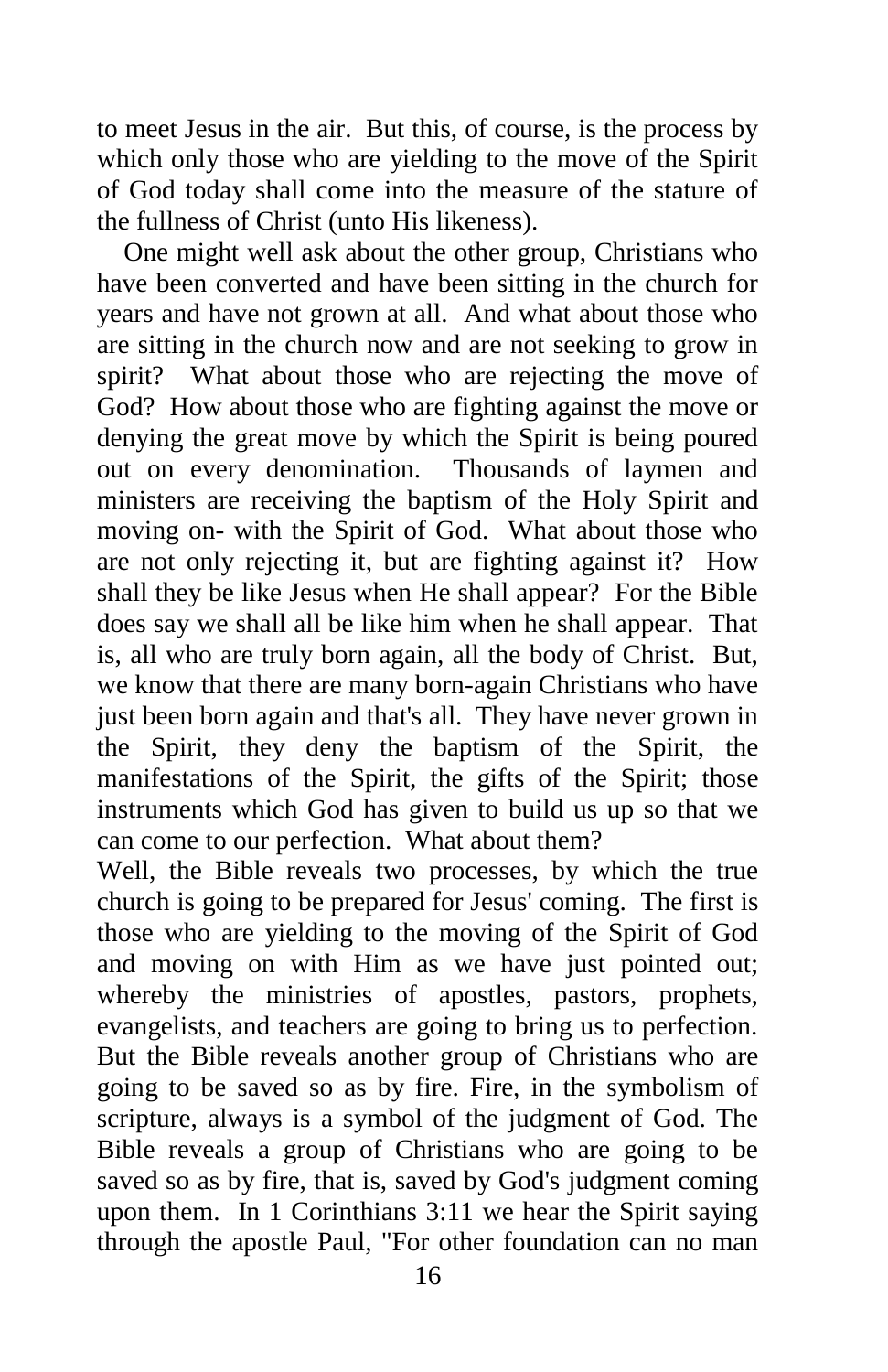lay than that is laid, which is Jesus Christ." Here Paul is talking about the foundation, our confession of faith, our conversion. Then in verse 12 it says, "Now if any man build upon this foundation gold, silver, precious stones, wood, hay or stubble;" here he is talking about what we build upon the foundation of our faith in Christ. He is talking about the works that we do as Christians, and he compares those works which are of the Spirit of God to gold and silver and precious stones. He compares those works which are not, to wood, hay, and stubble. Then he goes on in verse 13 to say that every man's works shall be made manifest. Bear in mind that Paul is talking about Christians here, those who have already laid the foundation of Christ. He is talking to the Corinthian Christians. He says, every man's work shall be made manifest or revealed, for the day shall declare it, because it shall be revealed by fire. Now Paul says there is going to come a day that is going to reveal every man's works and it is going to be a day of fire. He goes on to say, "And the fire shall try every man's works of what sort it is. If any man's works abide which he hath built thereupon, he shall receive a reward. If any man's works shall be burned up, he shall suffer loss: but he himself shall be saved; yet so as by fire." Here it is revealed that there is a group of Christians who are going to be saved so as by fire, by judgment coming upon them. He reveals here that every Christian's works are going to be revealed. Then he says that they are going to be revealed by the day of fire. It is fire that is going to try every Christian's works. And so Paul reveals here just before the coming of the Lord Jesus, there is going to come a day of fire upon the earth. We see it building up all around us today as we read our newspapers. A day in which judgment is going to come upon the earth. Not only judgment upon Christians also. For he is speaking of Christians and what they have built upon their foundation of Christ, the works that they have done. He is not talking about the world here, but about the judgment that is coming upon Christians. He said there is going to come a day of fire,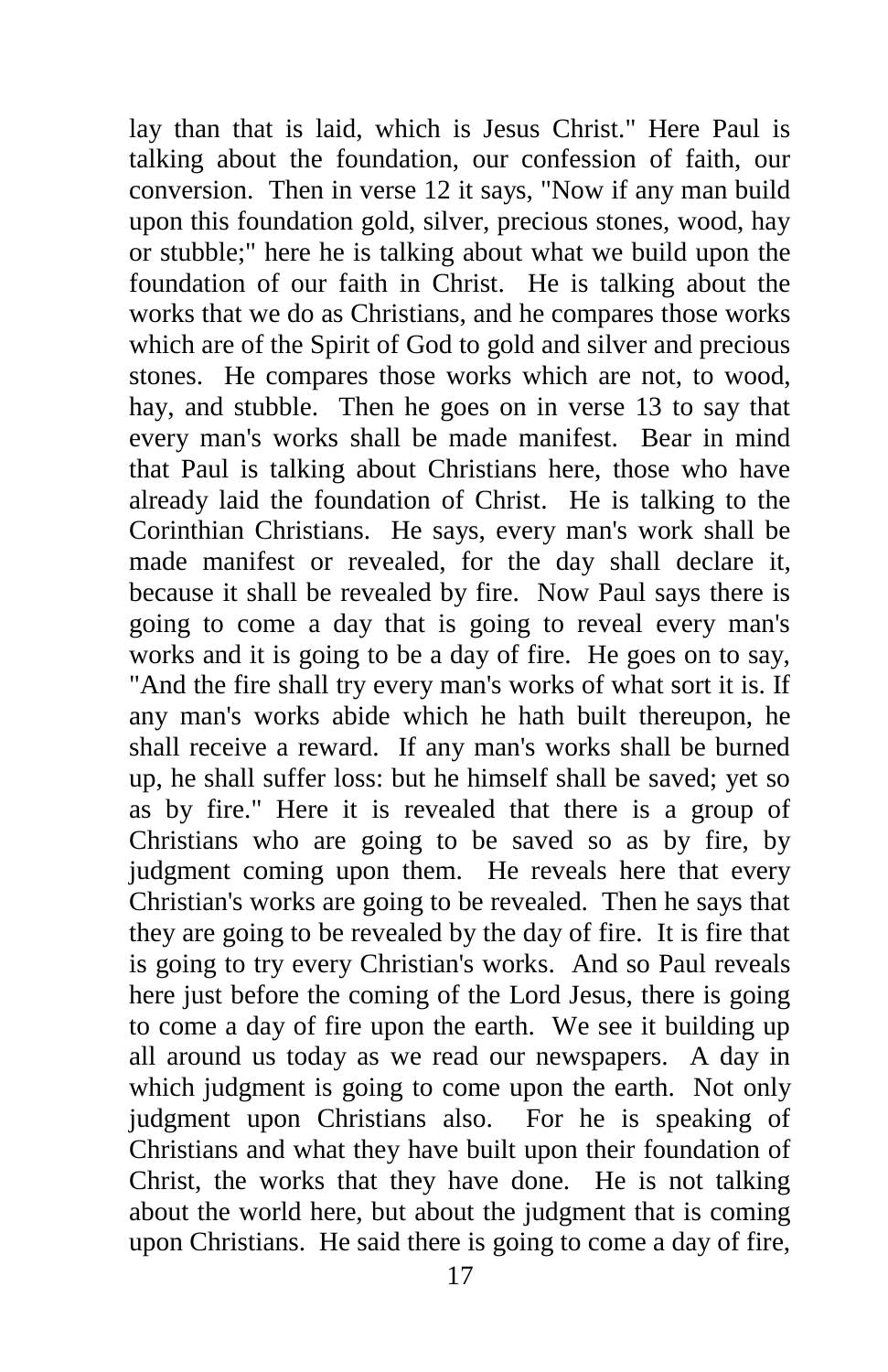which is going to reveal every Christians' works for what they are. That day of fire is coming upon the earth, the fire which will try men's works, is the great tribulation which the prophets have prophesied of down through the centuries.

The Christian church has been lulled into sleep and into laziness by false doctrine that the church was going to be raptured out of the world before the tribulation came. This is not true. This tribulation is the day of fire which Paul speaks of here, which is going to reveal every man's works for what they are. There is coming a day of horror upon the earth, upon the universe, as the great battle with Satan's kingdom comes to a climax and God's judgment comes upon Satan's kingdom and all evil. This day of fire is going to reveal every man's works. For only those who have been moving with the Spirit of God and have been led by the Spirit of God to such anointing and power, yea, which have come to the same anointing and power that Jesus had during his earthly ministry are going to be able to stand in it. The others who have been lackadaisical, have been lazy and unconcerned, who have been lulled to sleep by a false teaching that the church would be raptured out of the world before this tribulation; it is going to be a horrible experience for them because they are suddenly going to discover that they don't have the faith, neither the anointing nor the power to go through it.

 Now, Paul uses two symbols here. He says in that day, Christians works will either be revealed in gold and silver and precious stones; or as wood, hay and stubble. In the symbolism of scripture, gold is a symbol of the nature of God. So, inasmuch as gold is the perfect metal that cannot be tarnished, so God's nature is perfection and it cannot be tarnished. Silver is the symbol of the redemptive works of Christ. Silver is the metal which is second only unto gold just as Christ is the second person of the trinity. Precious stones are symbols of the gifts and the operations of the Spirit of God. So when Paul says that those in that day whose works will be revealed by the fire as gold and silver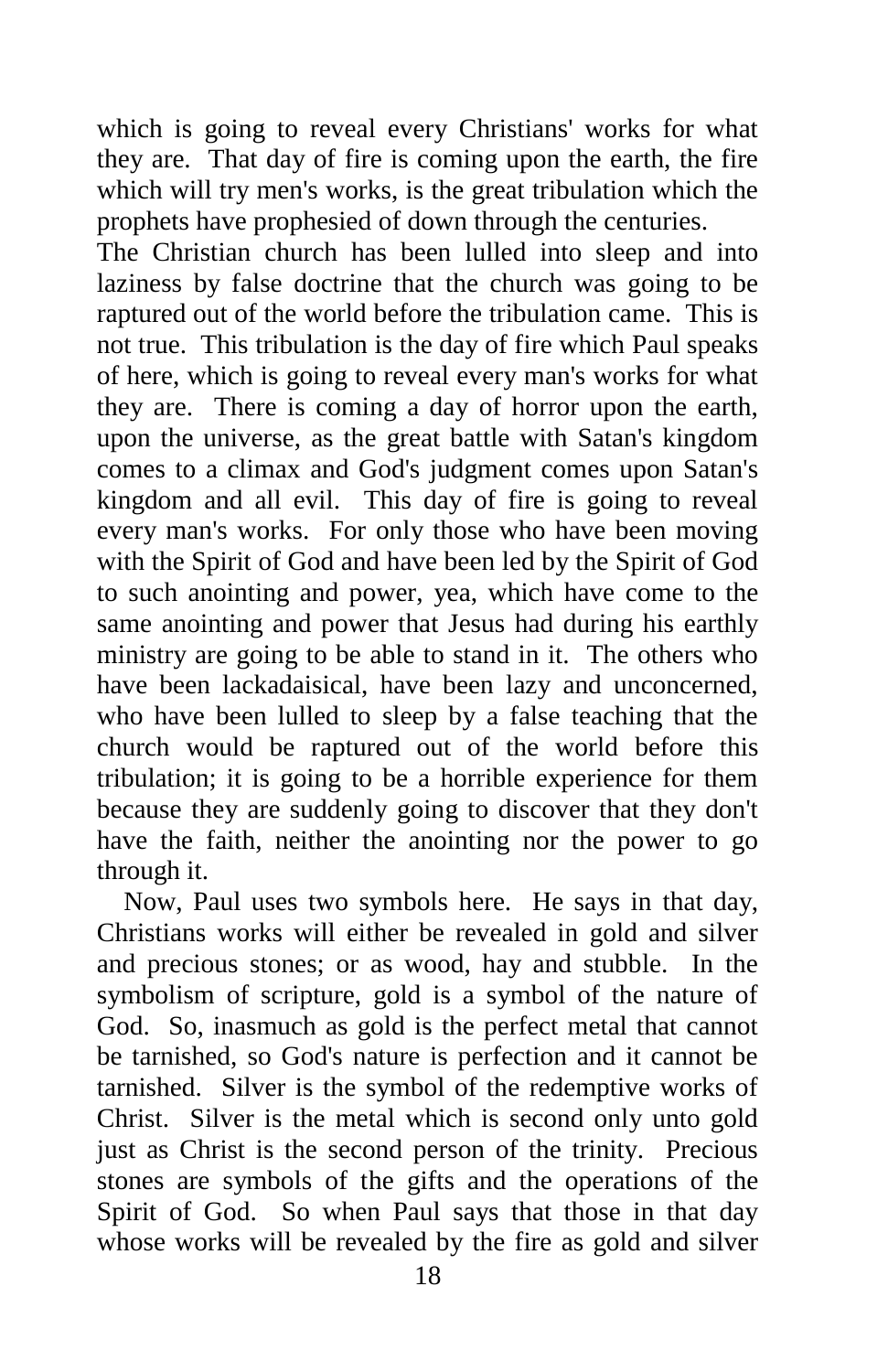and precious stones, he simply means that those people will have come to the nature of God through the redemptive works of Christ, having all the gifts and operations of the Spirit of God working in them and the full power of the Spirit of God working in them, will be able to stand in the day of fire. It will flow over their backs like water off of a duck's back. But he reveals that there is a group of Christians whose works are going to be burned up, going to be revealed as wood, hay, and stubble, substances that will not stand when the day of testing, when the day of fire comes. Put gold, silver, or the precious stones in the fire and burn them and they will stand. You will bring them as gold and silver and precious stones. Put wood, hay and stubble in the fire and they will burn up; they are no more. Thus it will be, the lazy unconcerned, lackadaisical Christians who are rejecting the move of the Spirit of God today, going on building their own kingdoms with their fleshly, carnal programs and organizational systems and institutionalisms, building their own systems, in that day it's going to be revealed that not all their works were by the Spirit of God but in the flesh. These will be burned up. It will be revealed that they have no faith, no anointing, no real supernatural power of God to stand like those whom God is building in supernatural power who are moving in the Spirit.

 It will be a horrible day for them, but it will break them; it will break them of their pride, of their depending on their natural talents, of their fleshy organizationalism, their carnal systems of the form and ritual and formalistic worship of God. It will break them and they will then, at last, surrender to the Holy Spirit and He in His graciousness through the ministry of those who are anointed shall help them to also come through. They too shall come to perfection, they too shall be saved, yet so as by fire, yet by judgment coming upon them.

 These are the two methods, the two processes by which God is going to prepare His Church for the coming of the Lord Jesus.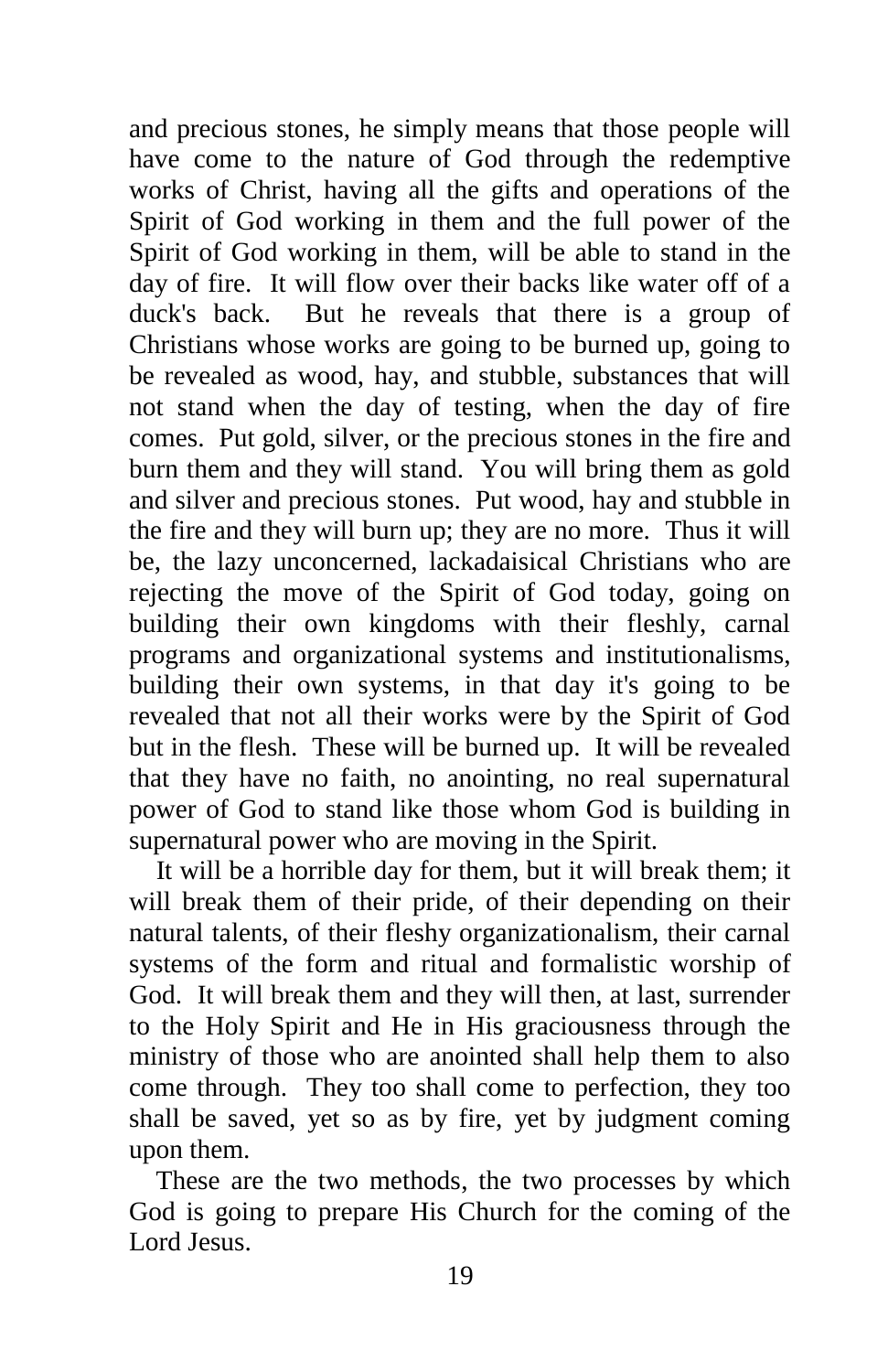In these last days, Jesus is going to bring forth again and restore to His church the five-fold ministries of apostles, prophets, evangelists, pastors, and teachers. He placed these ministry gifts in His church at His ascension and He has never taken them out. They have simply been subjugated or the devil has deceived men into replacing them with carnal, fleshy offices and officers in the church, such as board members and that kind of thing. Offices and officers which have been the election of carnal, unspirit-led people and not ministries which the Spirit of Jesus himself has placed in His Church. People have assumed that presbyters or deacons outside of pastors are the only scriptural church offices that God intended for His Church. These are not scriptural church offices or officers at all. They are not the ministries that Jesus placed in His Church for the direction and the guidance in the building up of His Church. They are simply carnal offices that men have brought forth for the purpose of expediency. But, Jesus is restoring to His Church, the scriptural ministries that the Spirit of God sets in the church. First apostles, second prophets, third evangelists, and pastors and teachers. He is going to restore them to His church. He is going to bring forth recognition of them and then He is going to use them for the purpose that He intended, for the perfecting of the saints until we all come in the unity of the faith, in the knowledge of the Son of God, unto a perfect man, unto the measure of the stature of the fullness of Christ.

 Because Satan has deceived the minds of men in past centuries, they have assumed that there were only twelve apostles and that God never intended for there to be any more apostles. This is unscriptural. The twelve apostles were chosen by Jesus during his sojourning in the flesh. But the ministries of the apostles that we find in Ephesians 4, we find were given by Jesus at His ascension. And the word apostle as it's used in scripture simply means "special messenger" or "one who is called out by Jesus and sent with a special message to a people who have not heard that message before." All over the world today, Jesus is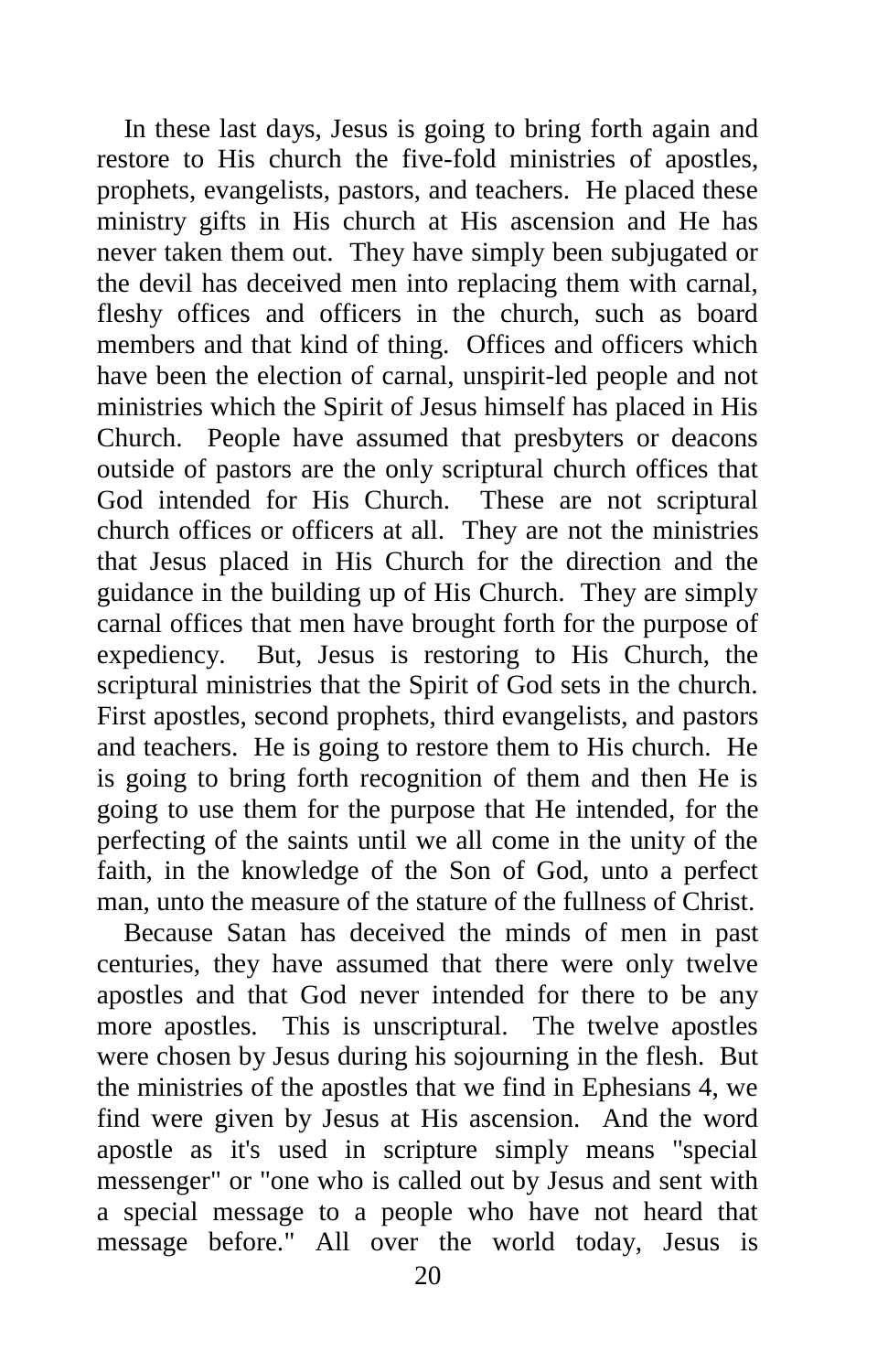supernaturally calling out His apostles and sending them, planting them in certain areas, and giving them the last-day message, which has not been heard yet by the people in that area. We can think in terms of an Oral Roberts. When he was 17 years old he heard the audible voice of God saying, "My son, I will send you to preach my message of healing to this generation." He was sent forth as an apostle, supernaturally called out by Jesus and sent forth to preach the divine healing message, which came as a great surprise to the religious world of our day. We can think of a Johnny Olsteen, Southern Baptist minister, filled with the Spirit who in a hotel room in Milwaukee as he was praying, Jesus appeared to him and said, "My son, I'm sending you up and down the land to make the dry bones live again." And then He said, "That you might know that it's Me that is speaking to you, stretch forth your hand." He stretched out his hand and felt like a thousand volts of electricity suddenly went through him, as Jesus stood there before him: Called to be an apostle and sent across the land. And we can think of men in every city who have been given this last-day message that the church is to come to perfection, and are planted by God in that city, and are bringing it forth in that city. Every one of them have been called out and supernaturally commissioned by Jesus. I say it humbly, I speak of my own experience of a number of years ago when the Lord said I was to establish a revival center and was to preach His lastday message. Then He spoke to me in a tremendous vision and confirmed that it was so. And He has spoken to me in many visions confirming it since then. God is calling out His apostles to His church today.

The second ministry that we have is the ministry of prophet. This ministry or office of prophet is completely separate and distinct, from the gift of prophecy, which is listed in 1 Corinthians 12 and spoken of in 1 Cor. 14. This gift of prophecy is simply an inspired utterance by which one in the congregation under the anointing of the Spirit speaks forth words of inspired utterance which comfort and exhort and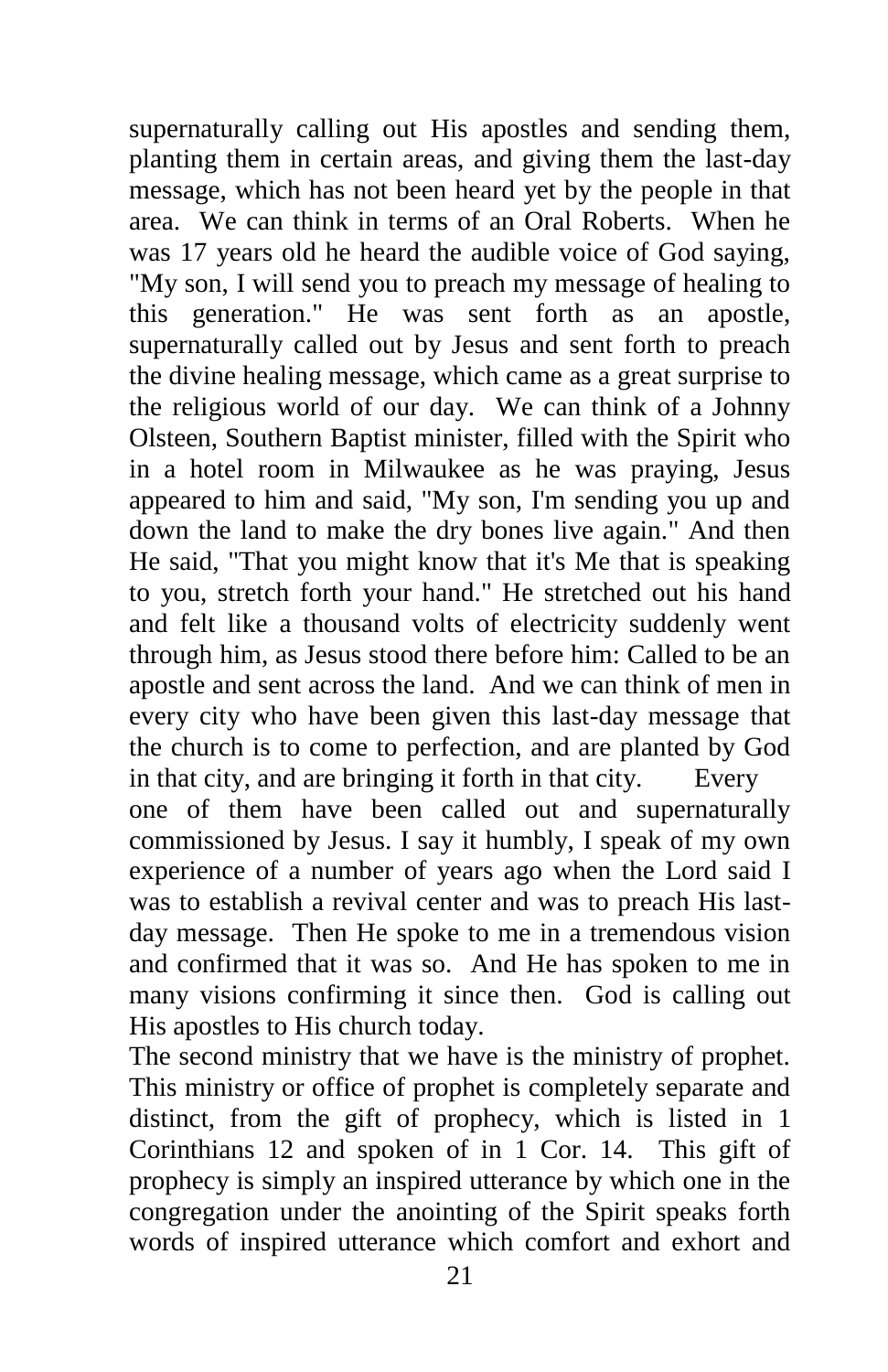build up the saints. But the office and ministry of prophet, listed in Ephesians 4 is a ministry by which God is calling out people to receive the word of God in dreams and visions and speak it forth to His people. As in the old days, the days of Israel, when God spoke at that time to His prophets in dreams and visions, this ministry of prophet in the last-day move of God in His church is a ministry of confirmation. A ministry by which God speaks supernaturally in dreams and visions to His prophets, confirming to the people the revelation and the message that He is giving forth in these last days through His apostles, is the true message of God. In our own assembly, when God had called me and given me the revelation of the last-day message that He is perfecting His church and how He is doing it, just as he told me to establish a revival center, he began to send the people in as I began to preach the message. Immediately, He began to anoint one and then another. He began to speak to them in visions and called them into the ministry of prophet and raised up prophets in the assembly. The visions that they began to see are visions which confirm again and again and again the message that I was preaching to the people.

 Jesus is coming soon, but the church must be brought to perfection, that men must die completely to self, that Christ might come forth in them. That the righteousness of God must be completely fulfilled, that they grow up into Jesus in all things, so that when He shall appear we shall be like Him. Now in our assembly there are seven or eight prophets, two of them 14-year-old girls, whom in every service God will speak to in order to confirm the message being preached from the pulpit. Often He will speak to two or three different people to confirm the same word. In the beginning of the move, God would sometimes speak to me before I went in the pulpit, and have me tell the people before I open my Bible or before I begin the message or before they knew what I was going to preach on, that the message I would preach that day, God would confirm through someone in the congregation in a vision. Then before I was finished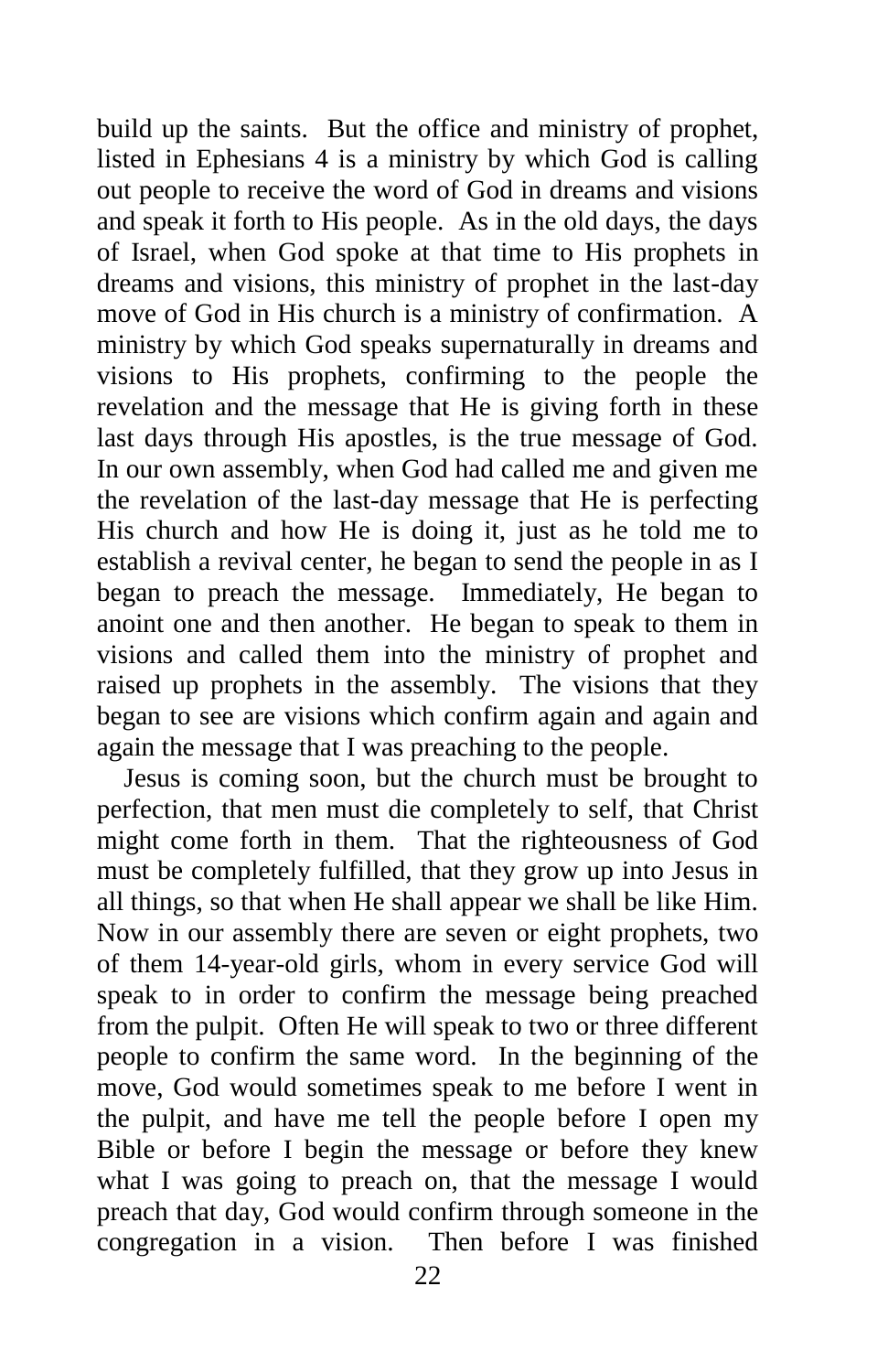someone would lift a hand with a vision that would be a direct confirmation of the message that was being preached. This is the ministry of prophet that God is restoring to His church in these last days. He is bringing it forth because it is going to be needed because there are going to be so many false messages to go forth in the last days that the church is going to need these supernatural ministries with which to fight and overcome Satan in this last-day battle.

 Then, the evangelists are those who are being called out by the Spirit, not just to go from church to church and preach to people who are already in the church; but evangelists who will not only continue to win people to Christ, but will go forth to win people to the message of God that is being sent forth in the last days.

 Pastors are the elders (this word pastor is the same word used for elder in the scriptures). They will be raised up to watch over the sheep, to feed the sheep on that which has already been brought forth which strengthens them, and confirms in them the message that God is giving forth.

 Teachers will be given to teach the young ones and to unfold and develop the revelation that God is giving in these end-time days. God will raise up these ministries in each assembly. The day of one man ruling over a church or a congregation has passed away. From the midst of the congregations God will raise up those who are called to these ministries. An apostle will be sent in, pastors or elders will be raised up as overseers of the body to watch over the saints, to keep the wolves from leading them astray. They will serve, not for filthy lucre, but for the glory of God. Prophets will be raised up, the evangelist will go forth from that assembly and the teachers will be there teaching the message.

 This will be God's divine order that He will bring forth in His Church. God has been bringing it forth in various assemblies and the Spirit has distributed the ministries. Hallelujah! They are recognized by the people as that person who is called to the ministry begins to manifest the ministry.